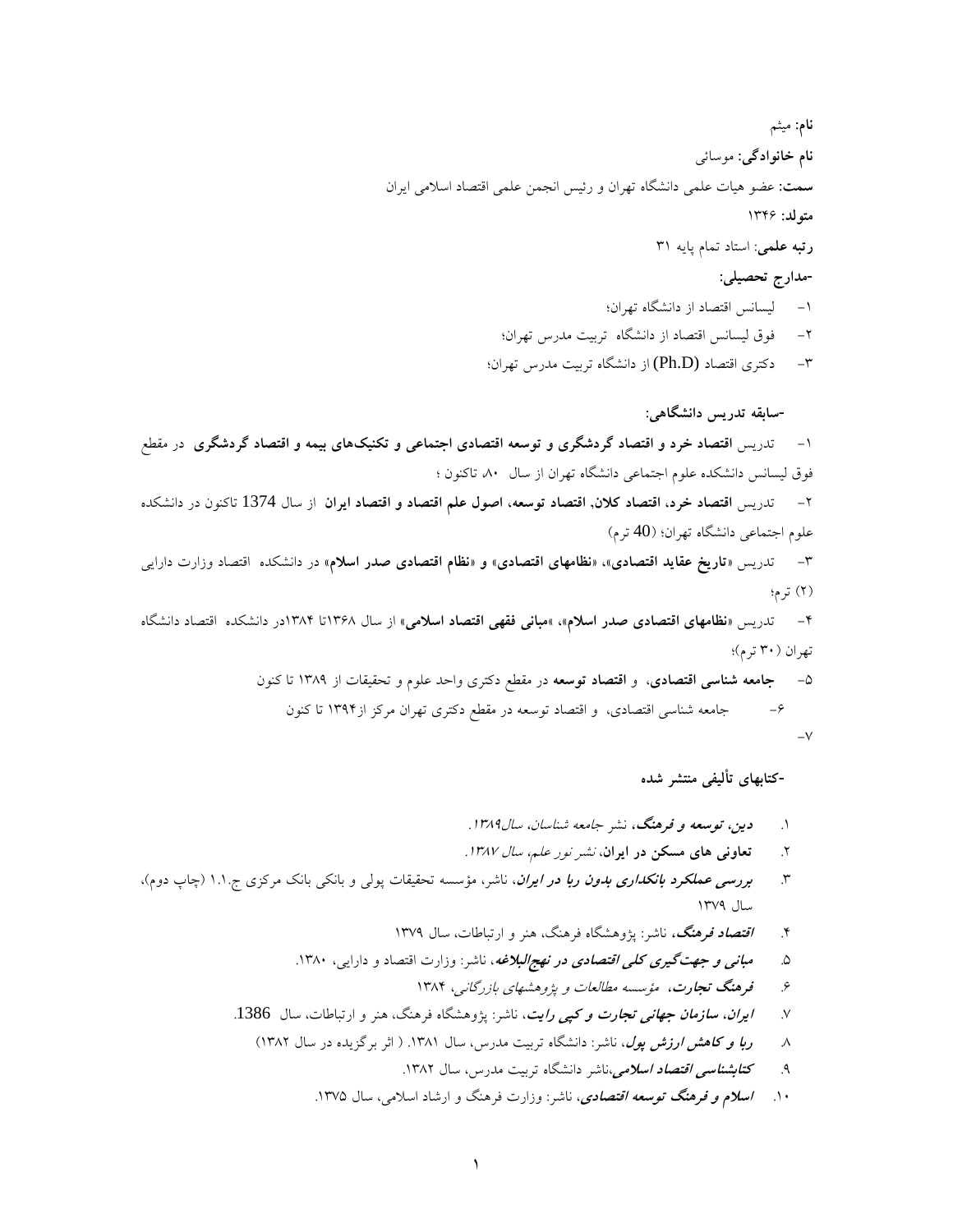- .11 **دين و دنيا،** مركز آمار و برنامهريزي پژوهشهاي فرهنگي، سال .1372
- .12 **بررسي ميزان التزام به رفتارهاي اقتصادي**، ناشر: پژوهشگاه فرهنگ، هنر و ارتباطات، سال 1382
- .13 **بررسي ميزان التزام مردم تهران به رفتارهاي مطلوب اقتصادي**، ناشر: پژوهشگاه فرهنگ، هنر و ارتباطات، سال .1382 ) اثر برگزيده در جشنواره ملي پژوهش هاي فرهنگي(
- .14 **بررسي ميزان التزام مردم بندرعباس به رفتارهاي مطلوب اقتصادي**، ناشر: پژوهشگاه فرهنگ، هنر و ارتباطات، سال  $147$
- .15 **بررسي ميزان التزام مردم بهبهان به رفتارهاي مطلوب اقتصادي**، ناشر: پژوهشگاه فرهنگ، هنر و ارتباطات، سال 1382
- .16 **بررسي ميزان التزام مردم تهران به رفتارهاي مطلوب اقتصادي در اسالم،** ناشر: پژوهشگاه فرهنگ، هنر و ارتباطات، سال ١٣٨٢.
	- ۱۷. **دولت و اقتصاد،** نشر عروج، سال ۱۳۸۶.
	- ۱۸. **اصول و مباني علم اقتصاد**، نشر نور علم، سال ۱۳۸۶.(چاپ چهارم).
		- ۱۹. ا**قتصاد توريسم**، مؤسسه توسعه تعاون دانشگاه تهران، سال ۱۳۸۶.
	- ۲۰ **تاريخ تجارت در عهد قاجار و پهلوي**، نشر جامعه شناسان ، سال ۱۳۸۶.
		- **.21 پژوهشي در مفهوم حيات و شهادت،** نشر نور علم، سال .1387
			- .22 **اخالق اقتصادي مردم يزد**، نشر جامعه شناسان ، سال .1387
				- .23 **تحقيقات و تعاون،** نشر نور علم، سال .1387
	- .24 **چهل حديث نگاه** ، ناشر: معاونت پژوهشي سازمان تبليغات اسالمي، سال 1369
		- .<br>۲۵ **اقتصاد سينما، كتاب و مطبوعات**، *نشر نور علم ، سال ۱۳۸۷.* 
			- .26 **بنيان هاي توسعه نيروي انساني**، سال13 نشر نور علم ..88
	- .27 **مقدمه اي بر دانشنامه اقتصاد ايران** نشر**:**دانشكده علوم اقتصادي وزارت علوم، تحقيقات و فناوري سال..1388
- .28 **موضوع شناسي ربا**، ناشر**:**دانشكده علوم اقتصادي وزارت علوم، تحقيقات و فناوري سال.1388 ) اثر برگزيده در جشنواره ملي پژوهش هاي فرهنگي(
	- .<br>۲۹ ـ اقتصاد براي علوم اجتماعي(كليات،مباني و اصول)، *انتشارات جامعه شناسي، سال ۱۳۹۰.* 
		- .30 **رياضيات در علوم اجتماعي،** نشر نور علم، سال 1389
			- .31 **مباني اقتصاد گردشگري،** نشر مهگامه .1390
				- .32 **اقتصاد رسانه ها، سمت . 1390**
		- .33 **اقتصاد بين الملل )ترجمه( با همكاري مهدي مرادي شيباني انتشارات نور علم 1396**
	- .34 **بازار گالري هاي هنري در ايران با همكاري سيما طاهر خاني انتشارات نور علم 1396**

**مقاالت علمي پژوهشي داخلي و بين المللي به شرح ذيل: الف- مقاالت علمي انگليسي**

**1 - Maysam Musai,The Causal Relationship between Government Expenditure and Revenues**: The Case of Iran, in *Innova Ciencia Vol 4, No. 2;Feb 2012***( indexed in ISI Thomson Reuters).**

*2-* **Maysam Musai,The link between government revenues and spending in Iran**: ARDL cointegration and Rao's F-test for causality, *Archives Des Sciences Vol 65, No. 5;May 2012( indexed in ISI , WOS).*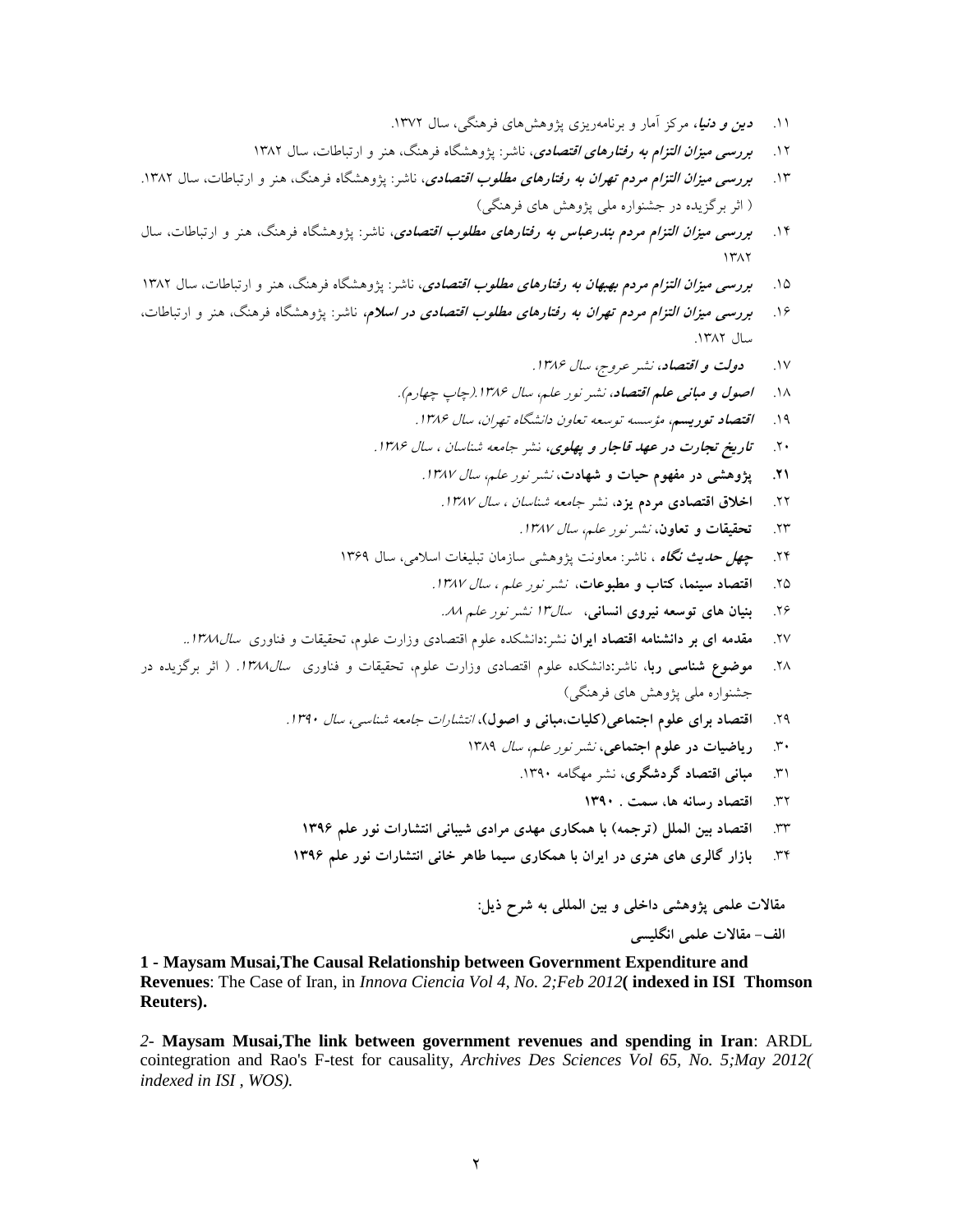*3-* **Maysam Musai, Studying the Effective Factors on Cinema Demand in Tehran: A Regression Model, in** Research Journal of Applied Sciences, Engineering and Technology 4(13), 2012(**Indexed In: [ISI Thomson](http://ip-science.thomsonreuters.com/cgi-bin/jrnlst/jlresults.cgi?PC=MASTER&ISSN=2040-7459)**).

4-**[Mohsen Mehr Ara, Maysam Musai,the causality between Capital Formation and](javascript:void(0))  Economic Growth in MENA Region**[, International Letters of Social and Humanistic](javascript:void(0))  [Sciences, 2013/08/31, 1, 8](javascript:void(0))

**5- Maysam Musai,Income Distribution and Economic Growth in Iran**, *Journal of Social Sciences*, Volume 20 Issue 3 March 2011. (indexed in *EBSCO, SSRN, DOAJ, Ulrich, Cabell's*).

6- **Maysam Musai,The Relationship between Health Expenditure and GDP in OECD Countries Using PSTR**, *Journal of Finance and Administrative Sciences*, Volume 24 ,2010. (indexed in Scopus).

**7- Maysam Musai,The Relationship between Education and Economic Growth**, Journal of Social Sciences, Volume 29 ,2011. (indexed in Scopus).

8- **Maysam Musai,The Effects of Entrepreneurship & Innovation on Economic Growth,**  *American Journal of Scientific Research,* Issue 20, 2011. (indexed in ISI Web).

9- **Maysam Musai, "Study on Participation of Women in Management of Political –Social Development in Iran" ,** *American Journal of Scientific Research,* Issue 16, 2011. (indexed in ISI Web).

10- **Maysam Musai, "Effects of Social Capital on Economic Growth(International Comparison)" ,** *American Journal of Scientific Research,* Issue 16, 2011. (indexed in ISI Web).

11- **Maysam Musai,"Unemployment and Drug Trafficking in Iran" ,** *American Journal of Scientific Research,* Issue 16, 2011. (indexed in ISI Web).

12 **Maysam Musai,**- **Inflation and Riba in Islamic Economics,** *International Research Journal of Finance and Economics* Issue 69, 2011. (international index).

13**- Maysam Musai, Demand for Going to Cinema in Iran** , *American Journal of Scientific Research,* Issue 21, 2011. (indexed in ISI Web).

14**- Maysam Musai, Book Subsidies and Book Demand in Iran** *American Journal of Scientific Research,* Issue 22, 2011. (indexed in ISI Web).

15**- Maysam Musai, The Impacts of Accession of Iran** *to WTO and Observation of copyright on Demand and supply for books Research Journal of Iternational studies,* Issue 19, 2011. (indexed in Scopus and….).

16**- Maysam Musai,The Effects of Entrepreneurship & Innovation on Economic Growth** *American Journal of Scientific Research,* Issue 20, 2011. (indexed in ISI Web).

17**- Maysam Musai,GDP, Openness and Export Cauality A Panel VAR Approach Using Commodity Disaggregated Data** *Journal of Iternational Bulletin of Business Administration,*  Issue 12, 2011. (indexed in Scopus and….).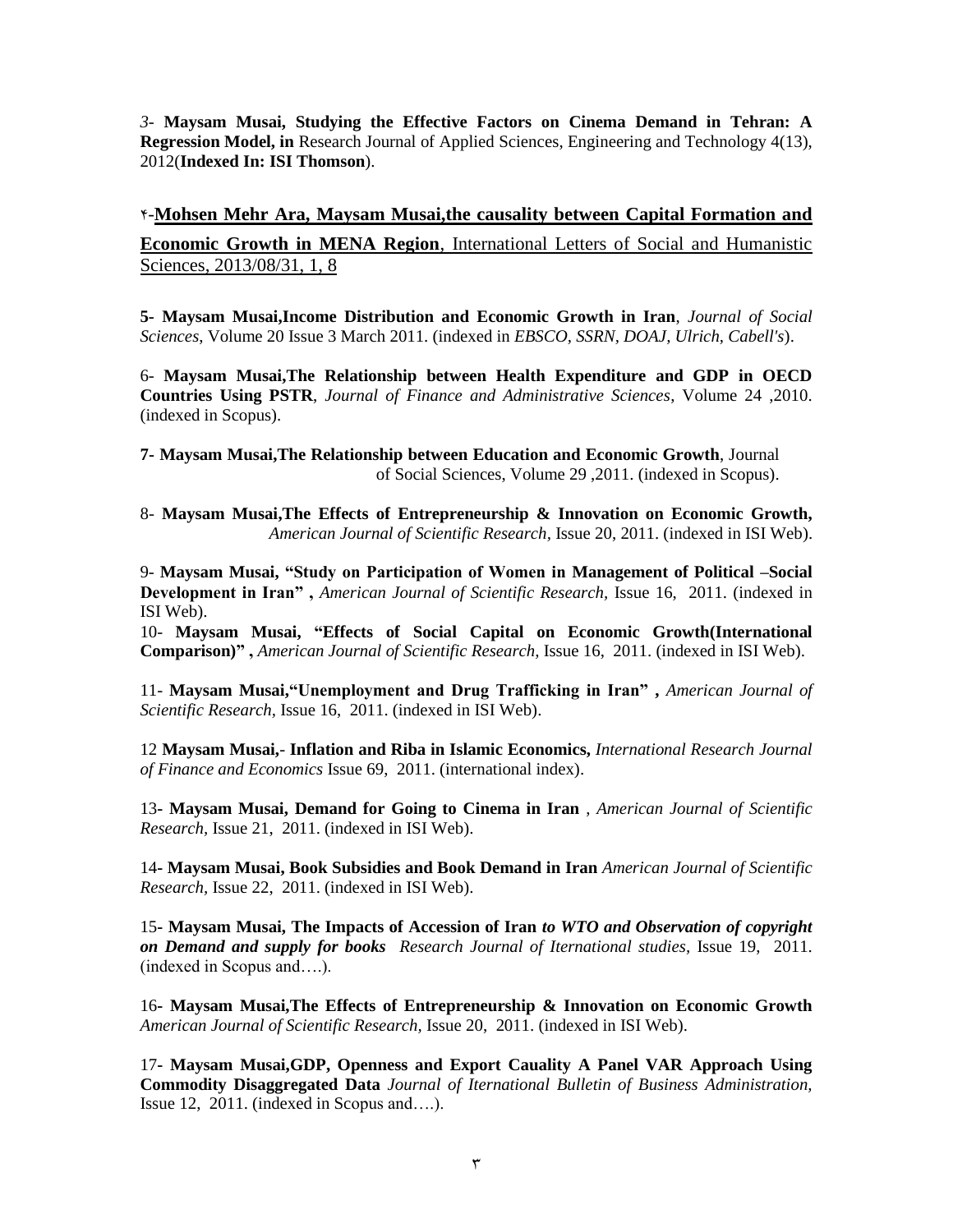18- **Maysam Musai,The Causality between Health Expenditure and Economic Growth Iran**( with Dr. mehara) IJER | JULY - AUGUST 2011 ,( Index).

19- **Asymmetric Globalization and Accession to GATT/WTO**,( with Dr. Hamidreza Ashrafzade), *(International Index)*

20- **Maysam Musai,The Relationship between Divorce and Iran's Economic-Social Variables in** *British Journal of Arts and Social Sciences ISSN: 2046-9578, Vol.1 No.2 (2011) (international index)*

**21- "Social Development and Economic Development " ,***International Research Journal of Finance and Economics Issue 73* . *(International Index)*

22- **Maysam Musai,Social Networks and Stock Market in Iran"** in *European Journal of Social Sciences Volume 23 Issue 4. (International Index)*

*22-* **Maysam Musai,Granger Causality between Health and Economic Growth in oil Exporting countries***(with Dr. Mehrara) in* Interdisciplinary Journal of Research in Business Vol. 1, Issue. 8, August 2011(pp.103-108). *(International Index)*

*23-* **Maysam Musai, Accession to the WTO, Observation of Copyright and the Iranian Market** in Quarterly Journal of the Economic Research/ Vol,11, No.2,Summer 2011. *(International Index)*

*24-* **Maysam Musai, Demand for Travel to Iran and Human Development Index** *(with Dr. Mehrara) in* European Journal of Social Sciences Vol. 25, Issue1, 2011(pp.14-20). *(International Index)*

*25-* **Maysam Musai,Granger Causality between Health and Economic Growth in oil Exporting Countries***(with Dr. Mehrara) in* Interdisciplinary Journal of Research in Business Vol. 1, Issue. 8, August 2011(pp.103-108). *(International Index).*

*26-* **Maysam Musai, Health Expenditure and Economic Growth: An ARDL Approach for the Case of Iran** *(with Dr. Mehrara) in* Journal of Economics and Behavioral Studies Vol. 3, No. 4, pp 249-256, Oct 2011*. (International Index)*

27**- Maysam Musai, Investigating the Government Size and Quality's Contribution to Long-Run Economic Growth** *(with Dr. Mehrara) American Journal of Scientific Research,* Issue 30, pp 104-112, 2011. (indexed in ISI Web).

*28* **Maysam Musai,***-* **Links among Money Prices and Output Oil Exporting Countries** *(with Dr. Mehrara) in* British Journal of Economics finance and Management Sciences Vol. 2, No. 1, pp 14-20, Oct 2011*. (International Index)*

*29-* **Maysam Musai, Oil Revenues , Economic Growth and resource Curse in Iran Economy**  *(with Dr. Mehrara) in* Journal of Social and Develompent sciences Vol. 2, No. 2, pp 73-80, Aug, 2011*. (International Index).*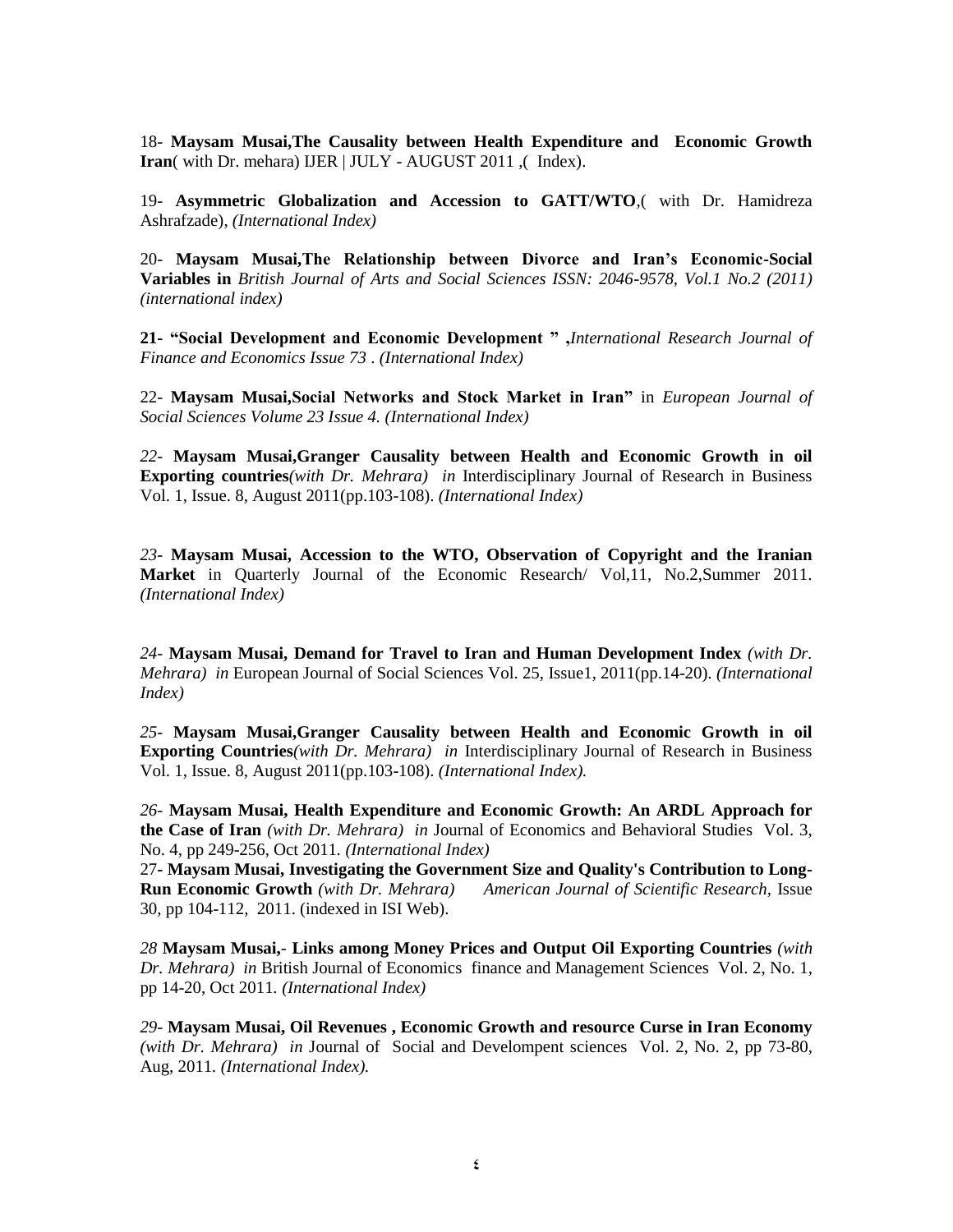*30-* **Maysam Musai,The Income Distribution Contribution to Marriage Rate in Iran** *(with Dr. Mehrara) in* International Journal of Humanities and social Science Vol. 1, No. 16, pp 232- 240, November, 2011*. (International Index).*

*31-* **Maysam Musai,Unemployment Insurance Pension and Welfare of Pensioners'** *(with Dr. Mehrara) in* European Journal of Social Science Vol. 23, No. 3, pp 444-452, November, 2011*. (International Index)*

*32-* **Maysam Musai, Relationship between Security and Demand for Travel to Iran** *(with Dr. Mehrara) in* Middle Eastern Finance and Economics, Issue 15 (2011)*. Pp, 148-155, (International Index)***.**

33- **Maysam Musai, The relationship between Islam and Development Culture** *American Journal of Scientific Research,* Issue 34, pp 104-112, 2011. (indexed in ISI Web).

33- **Maysam Musai,Relationship between Security and Demand for Travel to Iran**Middle Eastern Finance and Economics, Issue 15, pp, 147-155 2011. (indexed in Econlit, Scopus...)

34- **Energy Consumption, Financial development and Economic Growth: an ARDL,**  *International Journal of Business and Behavioral Sciences Vol. 2, No.6; June 2012(international index ).*

*35-* **Maysam Musai,The Relationship between Revenue and Expenditure in Oil Exporting Countries,** *International Journal of Business and Behavioral Sciences Vol. 2, No.6; June 2012(international index).*

*36-* **Maysam Musai,***Granger Causality between Electricity Consumption and Economic Growth in oil-Dependent Countries, in* **Universal Journal Management and Social Sciences (UJMSS),** Vol.2, No. 6 (June, 2012)( *international index*).

37 - **Maysam Musai, Gravity Equation, Economic Integration, and Globalization: A General Proof of Gravity Equation in International,** in "**AMERICAN JOURNAL OF SCIENTIFIC RESEARCH** " Issue No.62, 2012.(ISI ).

38- **Maysam Musai, POLLUTION, ENERGY CONSUMPTION AND ONOMIC GROWTH: EVIDENCE FROM INDIA, CHINA AND BRAZIL, in** JOURNAL OF SUSTAINABLE ENERGY VOL. 2, NO. 4, DECEMBER, 2011.( *international index*).

39 - **Maysam Musai, The Causal Relationship between Government Expenditure and Revenues: The Case of Iran** in **"Innova Ciencia, Volume 4, Issue 2, 2012( indexed in ISI Thomson Reuters).**

40- **Maysam Musai,Effect of Education on Economic Growth in BMA Method, in**  International Journal of African Studies Issue 5 , 2012(is indexed in ProQuest ABI/INFORM, Genamics, Elsevier Bibliographic Databases, EMBASE, Ulrich, DOAJ, EMNursing, Compendex, GEOBASE, Mosby and is monitored by Social Sciences Citation Index (SSCI).

41- **Maysam Musai,Interest Rate Rent, Labor Exploitation, Profit and Industrial Development in Iran** *IRANIAN ECONOMIC REVIEW*, Volume 10, winter 2009, No.14(indexed in JEL).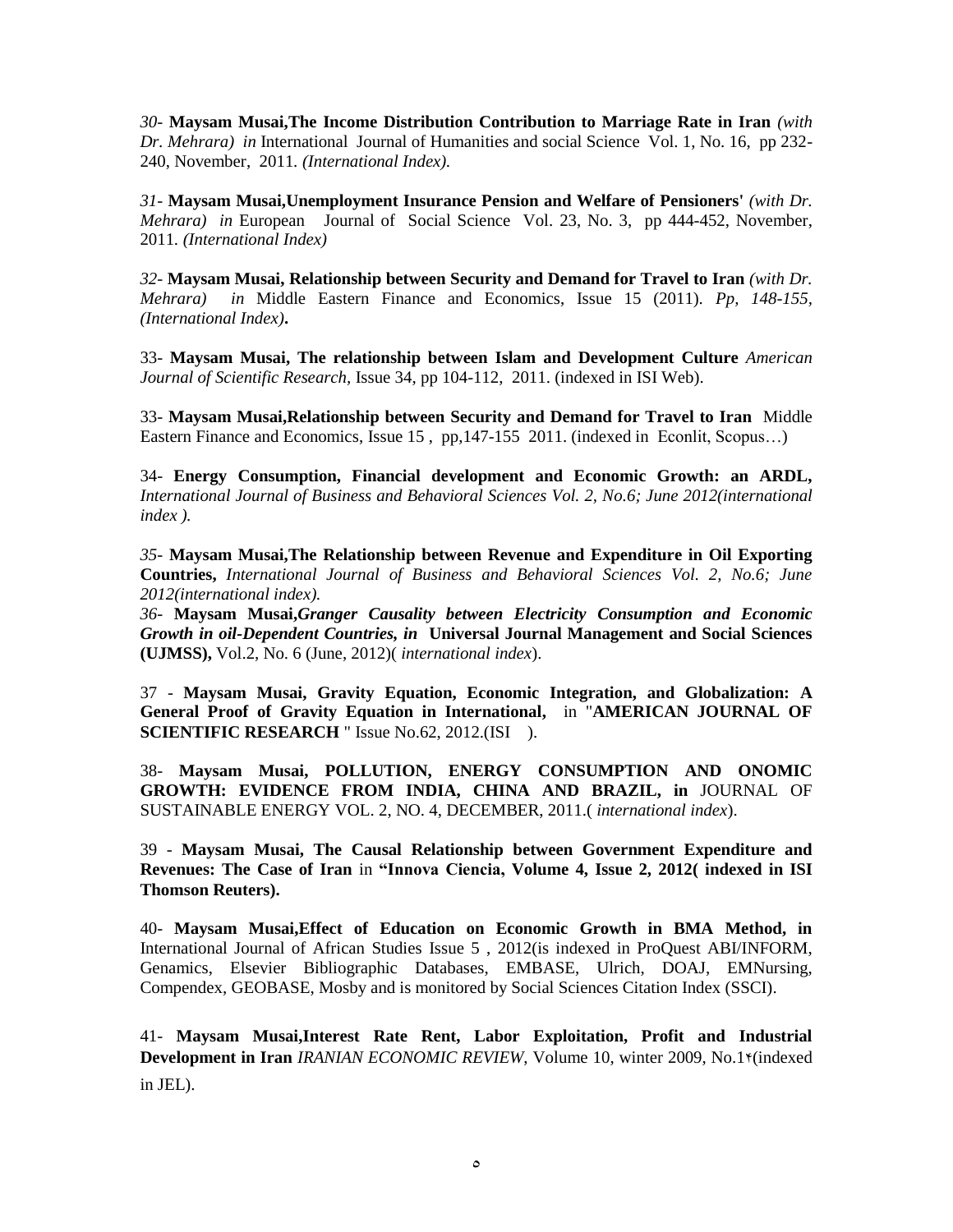42**- Maysam Musai, A study of Factors Influencing Demand for Travel to Iran**, *IRANIAN ECONOMIC REVIEW*, Volume 10, winter 2005, No.12(indexed in JEL).

43- **Maysam Musai,, The Impacts of the Press Subsidies on their Circulations, in Iran** *IRANIAN ECONOMIC REVIEW*, Volume 10, winter 2009, No.12(indexed in JEL).

44-**Maysam Musai,a study of factors influencing demand for travel to iran**, ECONOMIC REVIEW, 2004/04/01, -, 12.

45-**[Mohsen Mehr Ara, Maysam Musai,Hosseyn Amiri , The Relationship between](javascript:void(0))  [Health Expenditure and GDP in OECD Countries Using PSTR](javascript:void(0))**, European Journal of [Economics, Finance and Administrative Sciences, 2010/01/01, -, 24.](javascript:void(0))

46-**[Maysam Musai,Mohsen Mehr Ara, Saeid Garshasbi Fakhr , Relationship](javascript:void(0))  [between Education and Economic Growth](javascript:void(0))** ( International Comparison ), European [Journal of Economics, Finance and Administrative Sciences, 2011/01/01, 29, 29.](javascript:void(0))

47-**[Maysam Musai,Marzieh Fatemi Abhari , Saeid Garshasbi Fakhr , Effects of](javascript:void(0))  Social capital on Economic Growth**[, American Journal of scientific research,](javascript:void(0))  [2011/01/01, 16, 2011.](javascript:void(0))

48-**[Maysam Musai,Mohsen Mehr Ara, Saeid Garshasbi Fakhr , Relationship](javascript:void(0))  [between Education and Economic Growth](javascript:void(0))** ( International Comparison ), European [Journal of Economics, Finance and Administrative Sciences, 2011/01/01, -, 29.](javascript:void(0)) 49-**[Maysam Musai,Accession to the WTO, Observation of Copyright and the](javascript:void(0))  Iranian Book Market**[, The Economic Research, 2011/01/01, 11, 2.](javascript:void(0))

50-**[Maysam Musai,Saeid Garshasbi Fakhr , Marzieh Fatemi Abhari , The Effects of](javascript:void(0))  [Entrepreneurship Innovation on Economic Growth](javascript:void(0))**, American Journal of scientific research, [2011/01/01, -, 20.](javascript:void(0))

51-**[Maysam Musai,Marzieh Fatemi Abhari , Saeid Garshasbi Fakhr ,](javascript:void(0))  [Unemployment and Drug Trafficking in Iran](javascript:void(0))**, Amrican journal of Scientific Research, [2011/01/01, , 16.](javascript:void(0))

52-**Maysam Musai,Mohsen Mehr Ara, Investigating Government Size and Qualitys Contribution to Long - Run Economic Growth**, American Journal of scientific research, 2011/01/01, 30.

53- **[Maysam Musai,Mohsen Mehr Ara, Saeideh Bagheri , Unemployment Insurance](javascript:void(0))  Pension and Welfare of Pensioners**[, European Journal of Social Sciences, 2011/01/01,](javascript:void(0))  [23, 3.](javascript:void(0))

54- [Maysam Musai,Hamid Reza Ashrafzadeh , Mehran Nasirzad , Shahab Ashrafzadeh ,](javascript:void(0))  **[Asymmetric Globalization and Accession to GATT/WTO](javascript:void(0))**, International journal of [Economics and Business Research, 2011/01/01, 2, 5.](javascript:void(0))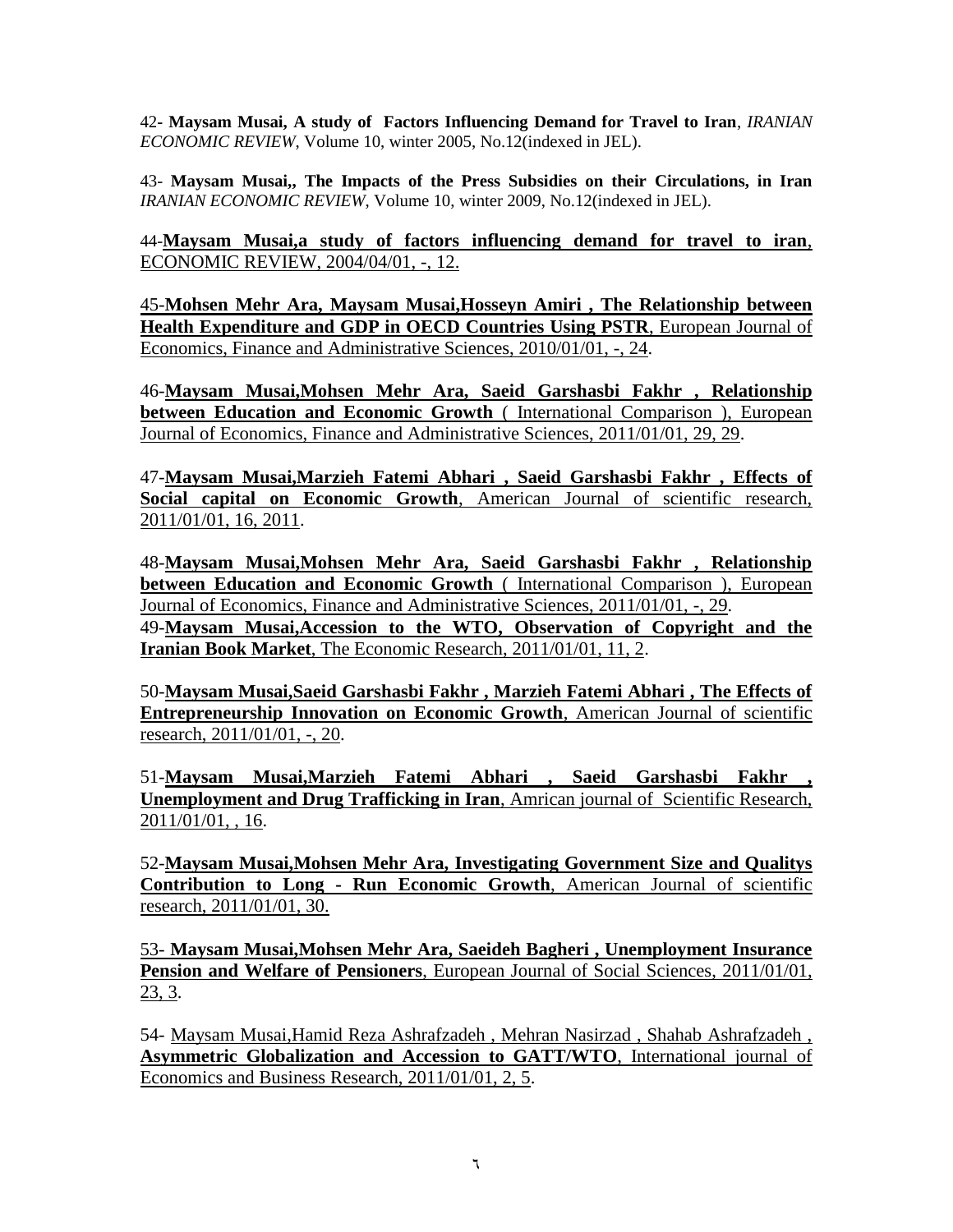55[-Maysam Musai,Marzieh Fatemi Abhari , Riza Kayhaani Hemat ,](javascript:void(0)) **Incom Distribution and Economic Grouth in Iran**[, European Journal of Social Sciences, 2011/01/01, 20, 3.](javascript:void(0))

56-Maysam Musai,Seyed Behrad Razavi , Marzie Fatemi Abhari , Hoda Moradi Sheybani , Study on Participation of Women in Management of Political - Social Development in Iran, American Journal of scientific research, 2011/01/01, 16.

57[-Mohsen Mehr Ara, Maysam Musai,Links among Money Prices and Output in Oil](javascript:void(0))  [exporting Countries, British Journal of Economics Finance and Management Sciences,](javascript:void(0))  [2011/01/01, 2, 1.](javascript:void(0))

58[-Mohsen Mehr Ara, Maysam Musai,Health Expenditure and Economic growth: An](javascript:void(0))  [ARDL Approch for the Case of Iran, Journal of Economics and Behavioral Studies,](javascript:void(0))  [2011/01/01, 3, 4.](javascript:void(0))

59[-Maysam Musai,Book Subsidies and Book Demand in Iran, American Journal of](javascript:void(0))  [scientific research, 2011/01/01, 22,](javascript:void(0))

60[-Maysam Musai,GholamAbbas Mousavi , Mohsen Mehr Ara, The Relationship](javascript:void(0))  between Divorce and Economic - [Social Variables in Iran, British Journal of Arts and](javascript:void(0))  [Social Sciences, 2011/01/01, 1, 2.](javascript:void(0))

61[-Maysam Musai,Seyed Kamaledin Ahmadi , Social Networks and Stock Market in](javascript:void(0))  [Iran, European Journal of Social Sciences, 2011/01/01, 4, 23.](javascript:void(0))

62-Maysam Musai,Mohsen Mehara [, Relationship between Education and Economic](javascript:void(0))  [Growth, European Journal of Economics, Finance and Administrative Sciences,](javascript:void(0))  [2011/02/14, 29, 29.](javascript:void(0))

63[-Maysam Musai,The Impacts of Accession of Iran to WTO and Observation of](javascript:void(0))  [Copyrights on Demand and Supply for Books, Research Journal of Environmental](javascript:void(0))  [Science, 2011/07/01, -, 19.](javascript:void(0))

64[-Mohsen Mehr Ara, Maysam Musai,The Causality Between Health Expenditure and](javascript:void(0))  [Economic Growth, International journal of Economics and Business Research,](javascript:void(0))  [2011/07/04, 2, 4.](javascript:void(0))

65[-Maysam Musai,Demand for Going to Cinema in Iran, American Journal of scientific](javascript:void(0))  [research, 2011/08/14, 21, 21.](javascript:void(0))

66[-Maysam Musai,Mohsen Mehr Ara, Fatemeh Nemati , Marzieh Nekoo Lal Tak ,](javascript:void(0))  [Demand for Travel to Iran and Human Development Index, European Journal of Social](javascript:void(0))  [Sciences, 2011/10/23, 1, 25.](javascript:void(0))

67-Maysam Musai,Mohsen Mehr Ara, , F [Jalali , Navid Mostoufi, R Sotudeh , K](javascript:void(0))  [Sepanloo , F Dastjerdi , N Ahmari , The Dynamic Causal Relationships among Money](javascript:void(0))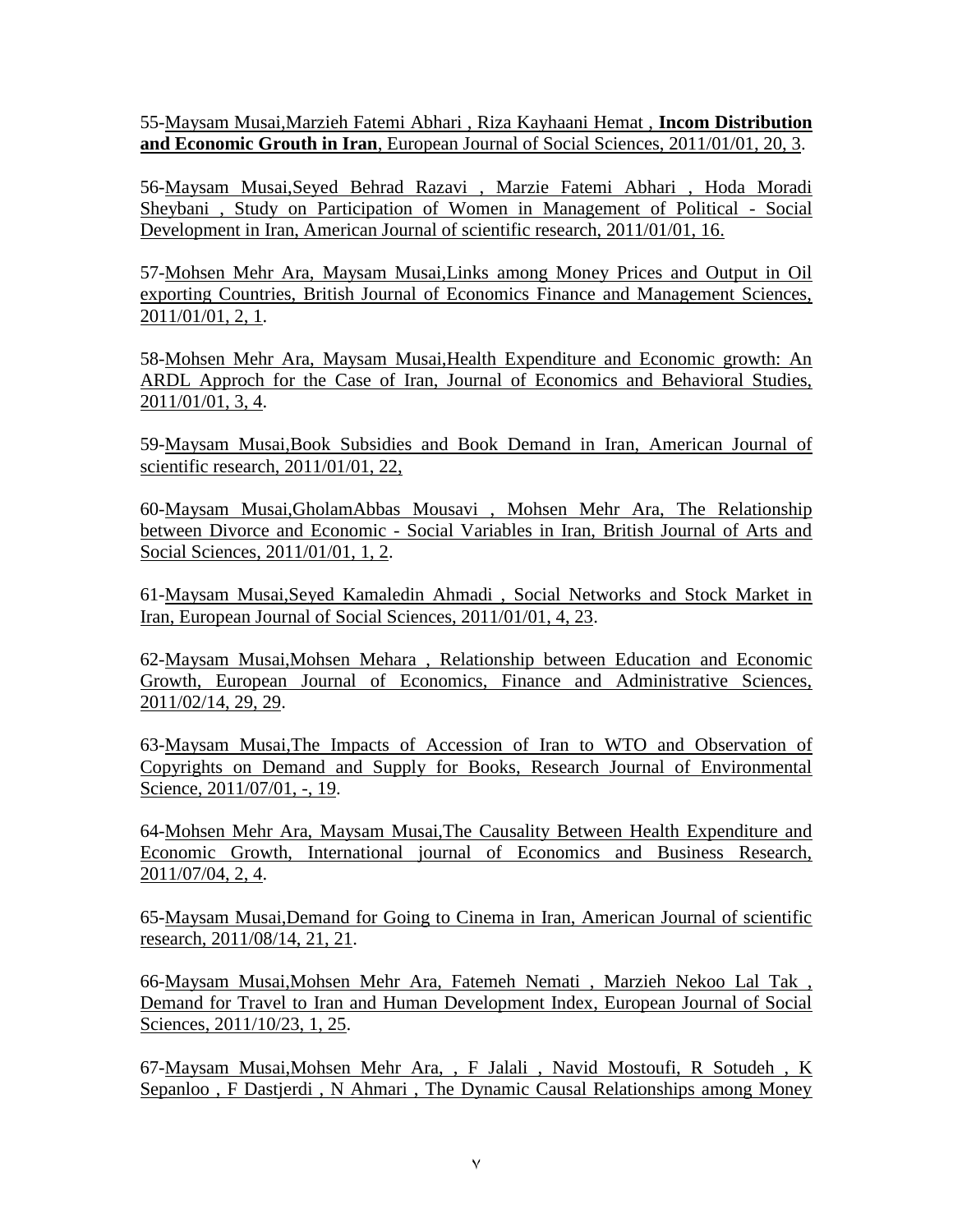[Output and Prices in Iran, Asian journal of business and management sciences,](javascript:void(0))  [2011/11/20, 1, 5.](javascript:void(0))

68[-Maysam Musai,Mohsen Mehr Ara, Esmail Esmaili](javascript:void(0)) , The Income Distribution [Contribution to Marriage Rate, International Journal of Humanities and Social Science,](javascript:void(0))  [2011/12/09, 1, 16.](javascript:void(0))

69[-Mohsen Mehr Ara, Maysam Musai,](javascript:void(0))اميري حسين , POLLUTION ENERGY [CONSUMPTION AND ECONOMIC GROWTH : EVIDENCE FROM INDIA CHINA](javascript:void(0))  [AND BRAZIL, INTERNATIONAL JOURNAL OF SUSTAINABLE ENERGY,](javascript:void(0))  [2011/12/11, 2, 4.](javascript:void(0))

70-Mohsen Mehr Ara, Maysam Musai,Abbas RezazadehKarsalari , The Causal Relationshipbetween Government Expenditure and Revenues : The Case of Iran, Innova Ciencia, 2012/01/01.

71[-Maysam Musai,Fatemeh Barghi , Comparision of Effec of Education on Economic](javascript:void(0))  [Growth in, American Journal of scientific research, 2012/01/01, -,](javascript:void(0)) 62.

72[-Seyyed Hamid Reza Ashrafzadeh , Maysam Musai,Seyyed Shahab Ashrafzadeh ,](javascript:void(0))  [Kazem Yavary , Gravity Equation, Economic Integration, and Globalization: A General](javascript:void(0))  [Proof of Gravity Equation in International Trade, American Journal of scientific research,](javascript:void(0))  [2012/01/01, 62, 2012.](javascript:void(0))

73[-Maysam Musai,The relationship between Islam and Development Culture, American](javascript:void(0))  [Journal of scientific research, 2012/01/01, 34,](javascript:void(0)) 

74[-Maysam Musai,Mohsen Mehr Ara, Zahra Moaven , Attitude of the Students toward](javascript:void(0))  [Aesthetic Criteria, American Journal of scientific research, 2012/01/01, -, 62.](javascript:void(0))

75-Maysam Musai,Ehsan Rahmani Khalili , Study of Effective Factors on Social Capital in Tehran, American Journal of scientific research, 2012/01/01, 62,

76[-Maysam Musai,Hesam Mardan Tabar , Ali Habibnia , Real Exchange Rate](javascript:void(0))  [Misalignment and Its Determinante, American Journal of scientific research, 2012/01/01,](javascript:void(0)) [-, 62.](javascript:void(0))

77[-Maysam Musai,Robabe Alami , Estimation of Foreign Tourist Supply of Iran,](javascript:void(0))  [American Journal of scientific research, 2012/01/01, 65, 1.](javascript:void(0))

78[-Mohsen Mehr Ara, Maysam Musai,](javascript:void(0)) Abbas kasalaricadeh , The Causal Relationship [between Government Expenditure and Revenues, Innova Ciencia, 2012/02/29, 4, 2.](javascript:void(0))

79[-Mohsen Mehr Ara, Maysam Musai,abbas rezazadeh karsalari , The Relationship](javascript:void(0))  [between Revenue and Expenditure in Oil Exporting Countries, International Journal of](javascript:void(0))  [Business and Behavioral Science, 2012/06/01, 2, 6.](javascript:void(0))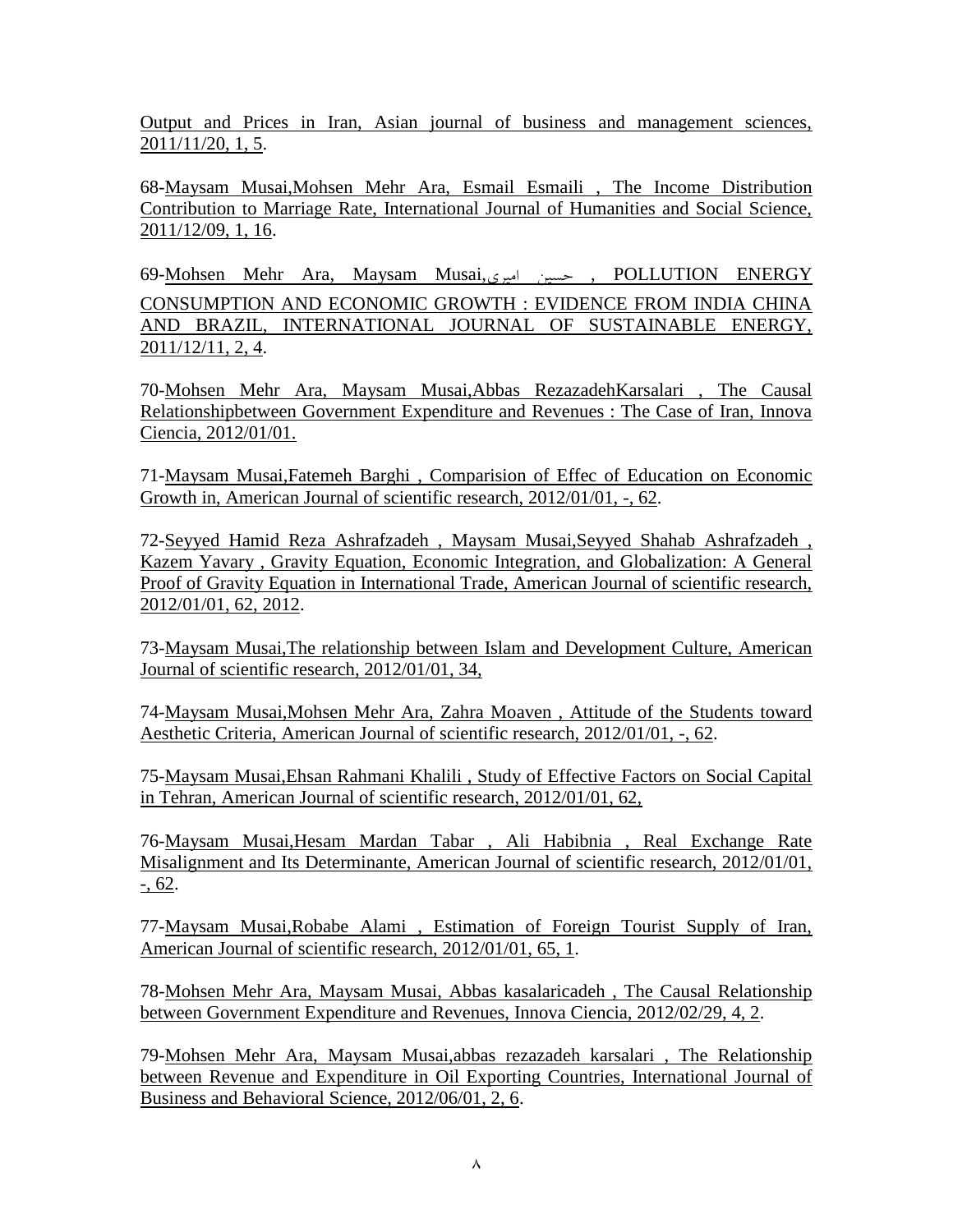80[-Mohsen Mehr Ara, Maysam Musai,Energy Consumption, Financial development and](javascript:void(0))  [Economic Growth: an ARDL Approach for the Case of Iran, International Journal of](javascript:void(0))  [Business and Behavioral Science, 2012/06/01, 2, 6.](javascript:void(0))

81[-Maysam Musai,Mohsen Mehr Ara, Seyede Fatemeh Nemati , Study of Social Factors](javascript:void(0))  [Effective on Demand of the Dark Tourism in Iran, American Journal of scientific](javascript:void(0))  [research, 2012/06/04, 1, 65.](javascript:void(0))

82[-Mohsen Mehr Ara, Maysam Musai,Abbas salarizadeh,Alireza Behrouzneya, The link](javascript:void(0))  [between government revenues and spending in Iran : ARDL cointegration and Raos F](javascript:void(0))  [test for causality, archives des sciences, 2012/07/01, 65, 5.](javascript:void(0))

83[-Mohsen Mehrara, Maysam Musai,the relationship between energy consumption and](javascript:void(0))  [incom based on Kuznets curve, International Journal of Emerging Trends in Engineering](javascript:void(0))  [and Development, 2012/08/31, 2, 5.](javascript:void(0))

84[-A Azad , S M Seyed Ali Akbar , A Rahimi , Maysam Musai,Studying the Effective](javascript:void(0))  [Factors on Cinema Demand in Tehran : A Regression Model, Research Journal of](javascript:void(0))  [Applied Sciences, Engineering and Technology, 2012/10/03, 4, 13.](javascript:void(0)) 85[-Mohsen Mehr Ara, Maysam Musai,Sima Nasibperast](javascript:void(0)) , THE CAUSALITY BETWEEN NON - [OIL EXPORT AND GDP IN IRAN, International Journal of](javascript:void(0))  [Emerging Trends in Engineering and Development, 2012/11/10, 7, 2.](javascript:void(0))

86[-Mohsen Mehr Ara, Maysam Musai,, the relationship between Savings and GDP in](javascript:void(0))  [Iran An ARDL Approach for the case of Iran, International Journal of Advanced](javascript:void(0))  [Scientific and technical Research, 2012/12/04, 6, 2.](javascript:void(0))

,87- [Mohsen Mehr Ara, Maysam Musai,The causality relationship between FDI and](javascript:void(0))  [Economic Growth in MENA Region, Trends in Social Science, 2013/02/01, 8, 1.](javascript:void(0))

88[-Mohsen Mehr Ara, Maysam Musai,Investment and Economic Growth Nexus in Oil](javascript:void(0))  [Exporting Countries: Panel Cointegration and Causality, International Journal of](javascript:void(0))  [Emerging Trends in Engineering and Development, 2013/03/10, 2, 3.](javascript:void(0))

89[-Mohsen Mehr Ara, Maysam Musai,The Relationship between human capital and](javascript:void(0))  [GDP: An ARDL Approach for the case of Iran, International Journal of Emerging](javascript:void(0))  [Multidisciplinary Fluid Sciences, 2013/10/06, 4, 3.](javascript:void(0))

90[-Maysam Musai,Seyede Marzie Fatemi Abhari, , farnaz karbalayi hasan, fateme nikbin](javascript:void(0))  [sedaghati, Somayeh Miri, Divorce Rate and Economic Factors in Iran, International](javascript:void(0))  [Journal of Academic Research in Business and Social Sciences, 2013/12/03, 4, 3.](javascript:void(0))

91[-Maysam Musai,fateme nikbin sedaghati, Somayeh Miri, Joe Bozorgmehr, A Survey](javascript:void(0))  [of Relationship between Social Participation and Feeling of Social Safety in City Of](javascript:void(0))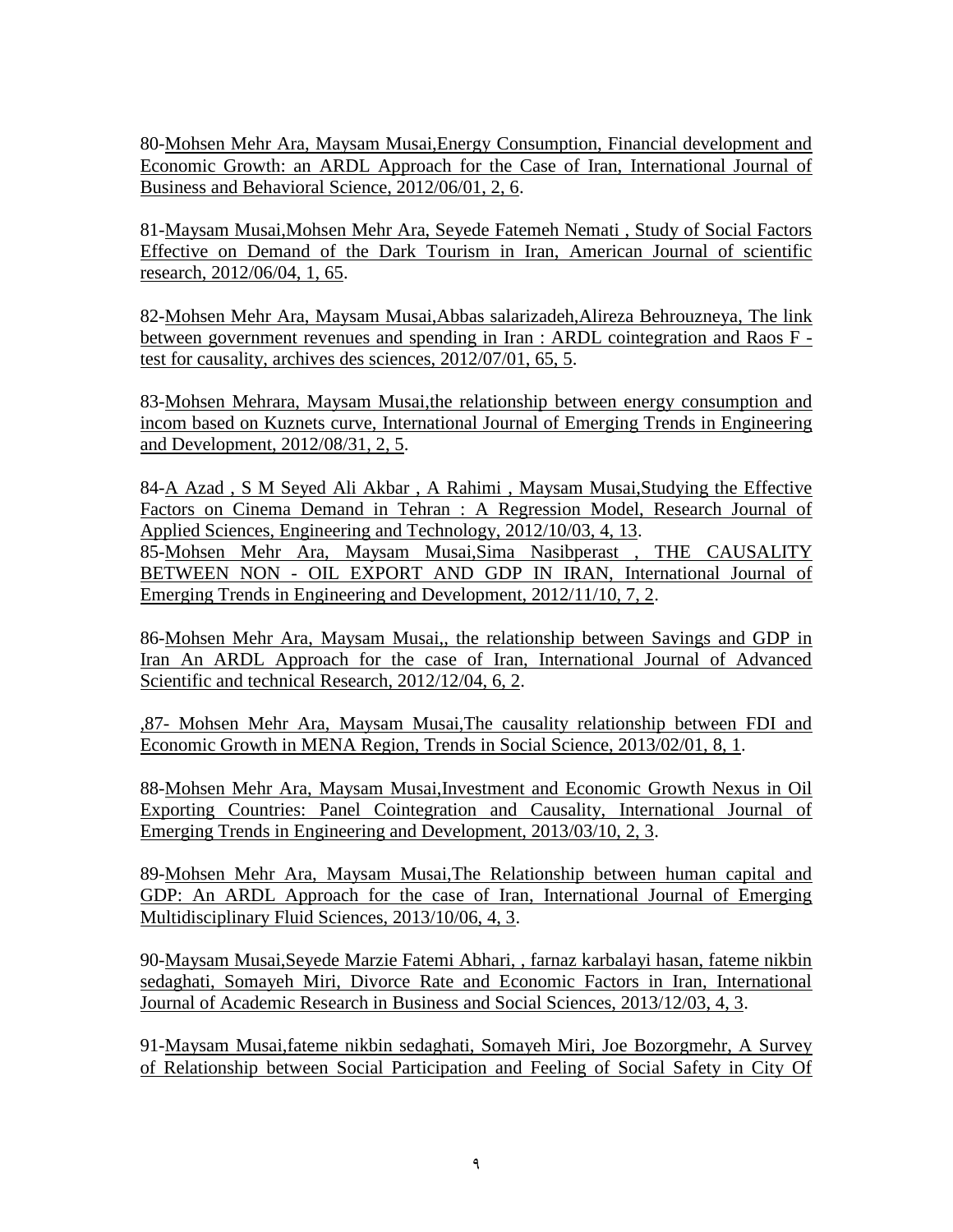[Tehran, International Journal of Academic Research in Business and Social Sciences,](javascript:void(0))  [2013/12/03, 3, 12.](javascript:void(0))

92[-Maysam Musai,Mohsen Mehr Ara, Fereshte Barati, Relationship between Riba and](javascript:void(0))  [Currency Devaluation Compensation, International Journal of Academic Research in](javascript:void(0))  [Business and Social Sciences, 2013/12/03, 3, 12.](javascript:void(0))

93[-Maysam Musai,Mohsen Mehr Ara, Seyed kamalodin Ahmadi Khala, The](javascript:void(0))  [Relationship between Social Networks and Micro Shareholders, International Journal of](javascript:void(0))  [Academic Research in Accounting, Finance and Management Sciences, 2014/01/01, 4, 1.](javascript:void(0))

94[-Maysam Musai,Mohsen Mehr Ara, The Relationship between Drug Smuggling and](javascript:void(0))  [Unemployment \(Case Study: Iran\), International Journal of Academic Research in](javascript:void(0))  [Economics and Management Sciences, 2014/01/01, 3, 1.](javascript:void(0))

95[-Maysam Musai,Mohsen Mehr Ara, What are the Effects of Subsidies Paid by the](javascript:void(0))  [Government to Printed Media in Iran?, International Journal of Academic Research in](javascript:void(0))  [Accounting, Finance and Management Sciences, 2014/01/01, 4, 1.](javascript:void(0))

96[-Maysam Musai,parisa Yaqubi, , The Definition of Possible Export Opportunities for](javascript:void(0))  Iran's High- [Tech Manufacturing Goods: a Decision Support Model Approach,](javascript:void(0))  [MITTEILUNGEN KLOSTERNEUBURG, 2014/01/23, 64, 3.](javascript:void(0))

97[-Maysam Musai,Farnaz Karbalai Hasan, Fereshet Barati, Fatemeh Nemati, , The](javascript:void(0))  [Relationship between Economic Growth, Poverty and Distribution of Income in Iran,](javascript:void(0))  [MITTEILUNGEN KLOSTERNEUBURG, 2014/01/30, 64, 3.](javascript:void(0))

98[-Maysam Musai,zahra Aghajani, Mohsen Mehr Ara, The Relationship between Health](javascript:void(0))  [Care Spending, Gross Domestic Product, GDP per Capita and Economic Growth in Iran,](javascript:void(0))  [MITTEILUNGEN KLOSTERNEUBURG, 2014/02/01, 2, 64.](javascript:void(0))

99[-Maysam Musai,Mohsen Mehr Ara, , Somayeh Miri, , Copyrights and Accession of](javascript:void(0))  [Iran to World Trade Organization, MITTEILUNGEN KLOSTERNEUBURG,](javascript:void(0))  [2014/02/15, 64, 2.](javascript:void(0))

100[-Maysam Musai,Seyede Marzie Fatemi Abhari, , Welfare of Pensioners and](javascript:void(0))  [Unemployment Insurance Pension in Iran \(Case study: Fardis, Alborz province\),](javascript:void(0))  [International Journal of Academic Research in Business and Social Sciences, 2014/03/01,](javascript:void(0))  [4, 3.](javascript:void(0))

101[-Hamid reza Ashrafzadeh, Maysam Musai,Rationality, Freedom and Democracy](javascript:void(0))  across Public Sectorâ™[s Political Economy, International Journal of Academic](javascript:void(0))  [Research in Business and Social Sciences, 2014/03/01, 4, 3.](javascript:void(0))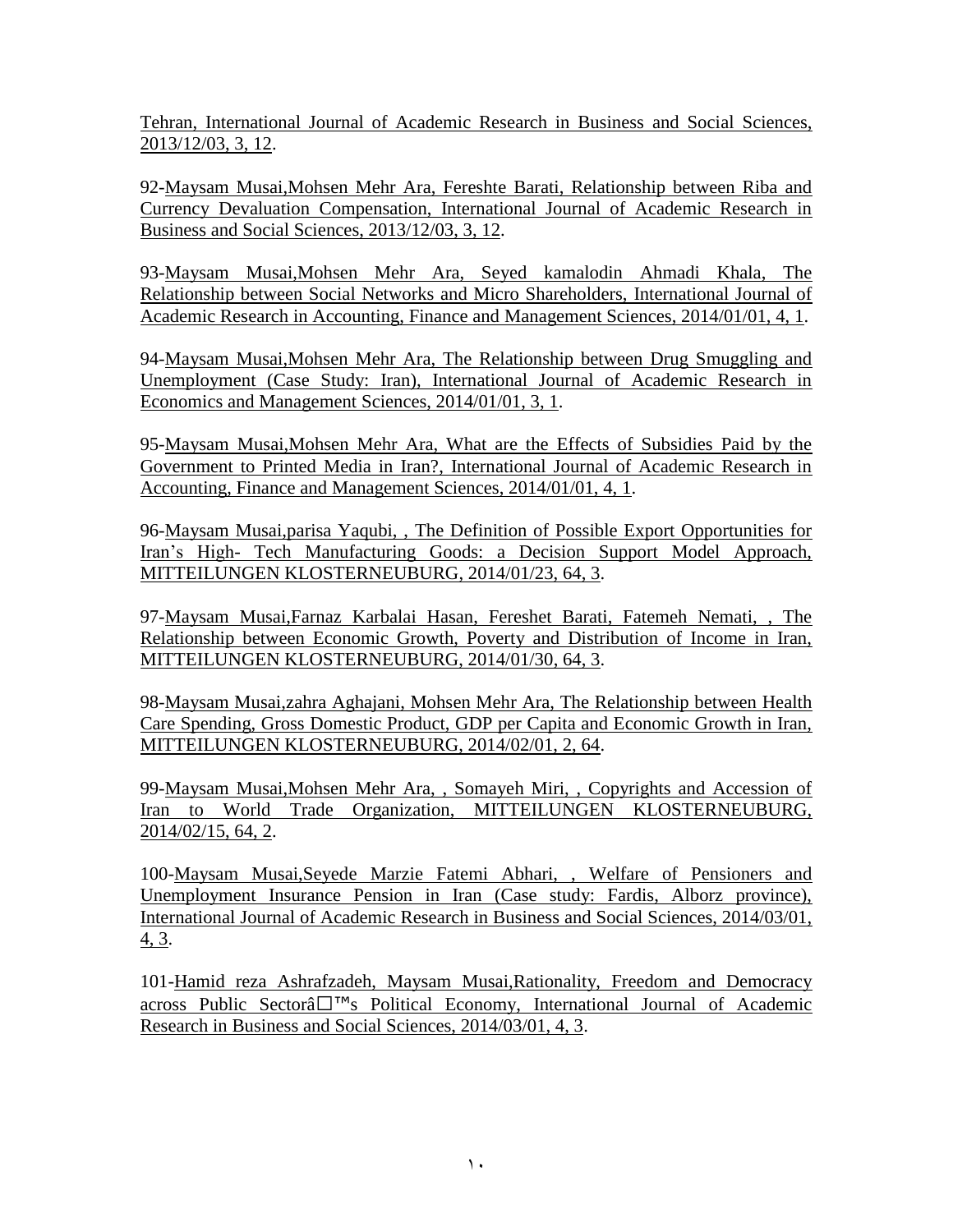102[-Maysam Musai,Mohsen Mehr Ara, Demand Functions for Cinema in Different](javascript:void(0))  [Provinces in Iran, International Journal of Academic Research in Business and Social](javascript:void(0))  [Sciences, 2014/03/01, 4, 3.](javascript:void(0))

,103- Maysam Musai,zahra Aghajani, [ghonche tazmini, Export, GDP and the](javascript:void(0))  [Employment Enhancing Effects of Accession to GATT/WTO, a Multi-Country, Multi-](javascript:void(0))[Commodity Panel VAR Approach, MITTEILUNGEN KLOSTERNEUBURG,](javascript:void(0))  [2014/03/04, 64, 3.](javascript:void(0))

104[-Maysam Musai,Mohsen Mehr Ara, Somayeh Miri, fateme nikbin sedaghati,](javascript:void(0))  [Relationship of Social Trust and Social Participation, International Journal of](javascript:void(0))  [Management Sciences, 2014/03/05, 2, 7.](javascript:void(0))

105[-Maysam Musai,Mehdi Rezaei, The Relationship between the Economic Sanctions](javascript:void(0))  [and the Fixed Capital Accumulation, jokull journal, 2014/04/11, 64, 4.](javascript:void(0))

106[-Maysam Musai,Seyed Hamid Reza Ashrafzadeh , What is Driving Force Behind](javascript:void(0))  [Industrial Development in Iran, IRANIAN ECONOMIC REVIEW, 2009/01/01, -, 23.](javascript:void(0))

107[-Maysam Musai,The I mpacts of the Press subsidises on their circulations in Iran,](javascript:void(0))  [IRANIAN ECONOMIC REVIEW, 2009/09/23, 14, 24](javascript:void(0))

108[-Maysam Musai,Mohsen Mehr Ara, Mahdi Moradi Shaybani , Relationship between](javascript:void(0))  [Scurity and Demand for travel to Iran, Middle Eastern Finance and Economics,](javascript:void(0))  [2011/01/01, -, 15](javascript:void(0))

109[-Mohsen Mehr Ara, Maysam Musai,Abbas Rezazadeh Karsalari , Oil Revenues](javascript:void(0))  [Economic Growth and Resource Curse in Iran Economy, Journal of Social and](javascript:void(0))  [Development Sciences, 2011/01/01, 2, 2](javascript:void(0))

110[-Seyyed Hamid Reza Ashrafzadeh , Maysam Musai,Shahab Ashrafzadeh , Mehran](javascript:void(0))  Nasirzad , GDP Openness and [Export Causality, International Bulletin of Business](javascript:void(0))  [Administration, 2011/01/01, 12, 12](javascript:void(0))

111[-Mohsen Mehr Ara, Maysam Musai,Granger Causality between Health and Economic](javascript:void(0))  [Growth in Oil Exporting Countries, Interdisciplinary Journal of Contemporary Research](javascript:void(0))  [in Business, 2011/01/08, 1, 8](javascript:void(0))

112[-Maysam Musai,Marzieh Fatemi Abhari , Mohsen Mehr Ara, Public and Private](javascript:void(0))  [Health Expenditure and Long Run Economic Growth, International Journal of African](javascript:void(0))  [Studies , 2012/01/01, 5, 5](javascript:void(0))

113[-Maysam Musai,Mohsen Mehr Ara, Seyede Fatemeh Nemati , Study of Social](javascript:void(0))  [Factors Effective on Demand of the Dark Tourism in Iran, American Journal of scientific](javascript:void(0))  [research, 2012/01/01, 62,](javascript:void(0))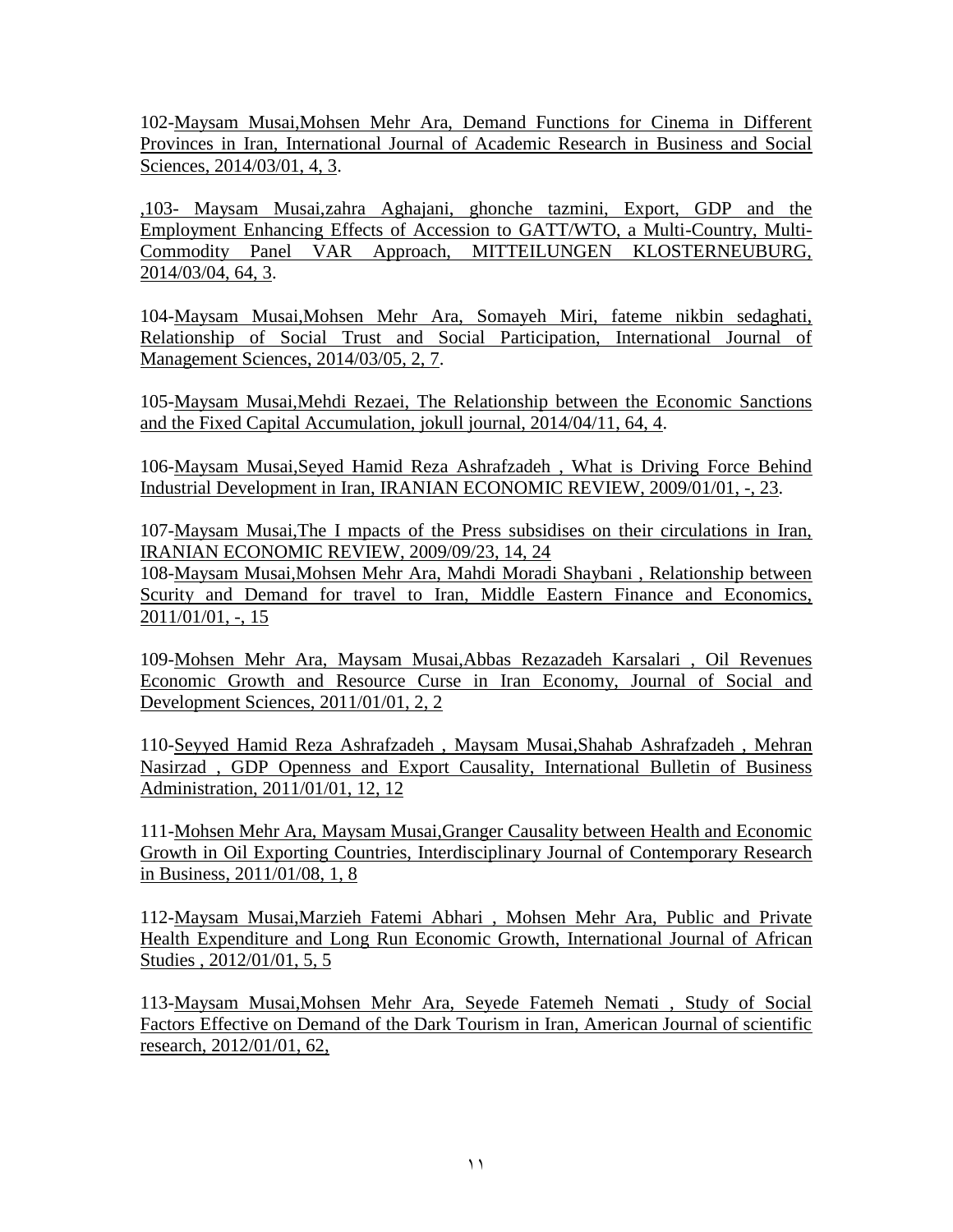114[-Mohsen Mehr Ara, Maysam Musai,Granger Causality between Electricity](javascript:void(0))  [Consumption and Economic Growth in oil -](javascript:void(0)) Dependent Countries, Universal Journal of [Management and Social Sciences, 2012/01/01, 2, 6](javascript:void(0))

115[-Mohsen Mehr Ara, Maysam Musai,granger Causality between Electricity](javascript:void(0))  [Consumption and Economic Growth in oil-Dependent Countries, Universal Journal of](javascript:void(0))  [Management and Social Sciences, 2012/06/30, 2, 6](javascript:void(0))

116[-Mohsen Mehr Ara, Maysam Musai,The Relationship between Energy Consumption](javascript:void(0))  [and Income based on Kuznets curve : Evidence from Oil Exporting Countries,](javascript:void(0))  [International Journal of Emerging Trends in Engineering and Development, 2012/07/05,](javascript:void(0))  [5, 2](javascript:void(0))

117[-Mohsen Mehr Ara, Maysam Musai,Sima Nasibparast , The Causality between non](javascript:void(0))  [oil Exports and GDP in Petroleum Exporting Countries, International Journal of](javascript:void(0))  [Advanced Research in Management and Social Sciences, 2012/11/21, 1, 5](javascript:void(0))

118[-Mohsen Mehr Ara, Maysam Musai,Sima Nasibparast , THE CAUSALITY](javascript:void(0))  [BETWEEN SAVINGS AND GDP IN IRAN, International Journal of Advanced](javascript:void(0))  Research in [Engineering and Applied Sciences, 2012/12/10, 1, 6](javascript:void(0))

119[-Mohsen Mehr Ara, Maysam Musai,, FDI and Economic Growth in Oil Exporting](javascript:void(0))  [Countries, Trends in Advanced Science and Engineering, 2013/03/05, 8, 1](javascript:void(0))

120[-Mohsen Mehr Ara, Maysam Musai,The Causality between Capital Formation and](javascript:void(0))  [Economic Growth in MENA Region, International Letters of Social and Humanistic](javascript:void(0))  [Sciences, 2013/03/14, 8, 8](javascript:void(0))

121[-Mohsen Mehr Ara, Maysam Musai,The relationship between Economic Growth and](javascript:void(0))  [Human Capital in Developing Countries, International Letters of Social and Humanistic](javascript:void(0))  [Sciences, 2013/05/26, 1, 5.](javascript:void(0))

122- [Mohsen Mehr Ara, Maysam Musai,Export and FDI in Asian Countries: Panel](javascript:void(0))  [Causality Analysis, Hyperion Economic Journal, 2013/06/12, 2, 1](javascript:void(0))

**ب – مقاالت علمي پژوهشي فارسي**

- -1 **اصول كلي حاكم بر رفتارهاي توليدي از ديدگاه امام علي )ع(**، فصلنامه علمي پژوهشي اقتصاد اسالمي، شماره 16 سال .1383 . )ايندكس شده در ISC).
- -2 نقش **فرهنگ بر الگوي مصرف ،** فصلنامه علمي پژوهشي اقتصاد اسالمي، شماره 32 سال .1388 . )ايندكس شده در .)ISC

-3 **عوامل موثر بر بيمه زلزله در تهران**)مشترك با سعيد براتي(، فصلنامه رفاه، زمستان .1388 )ايندكس شده در ISC).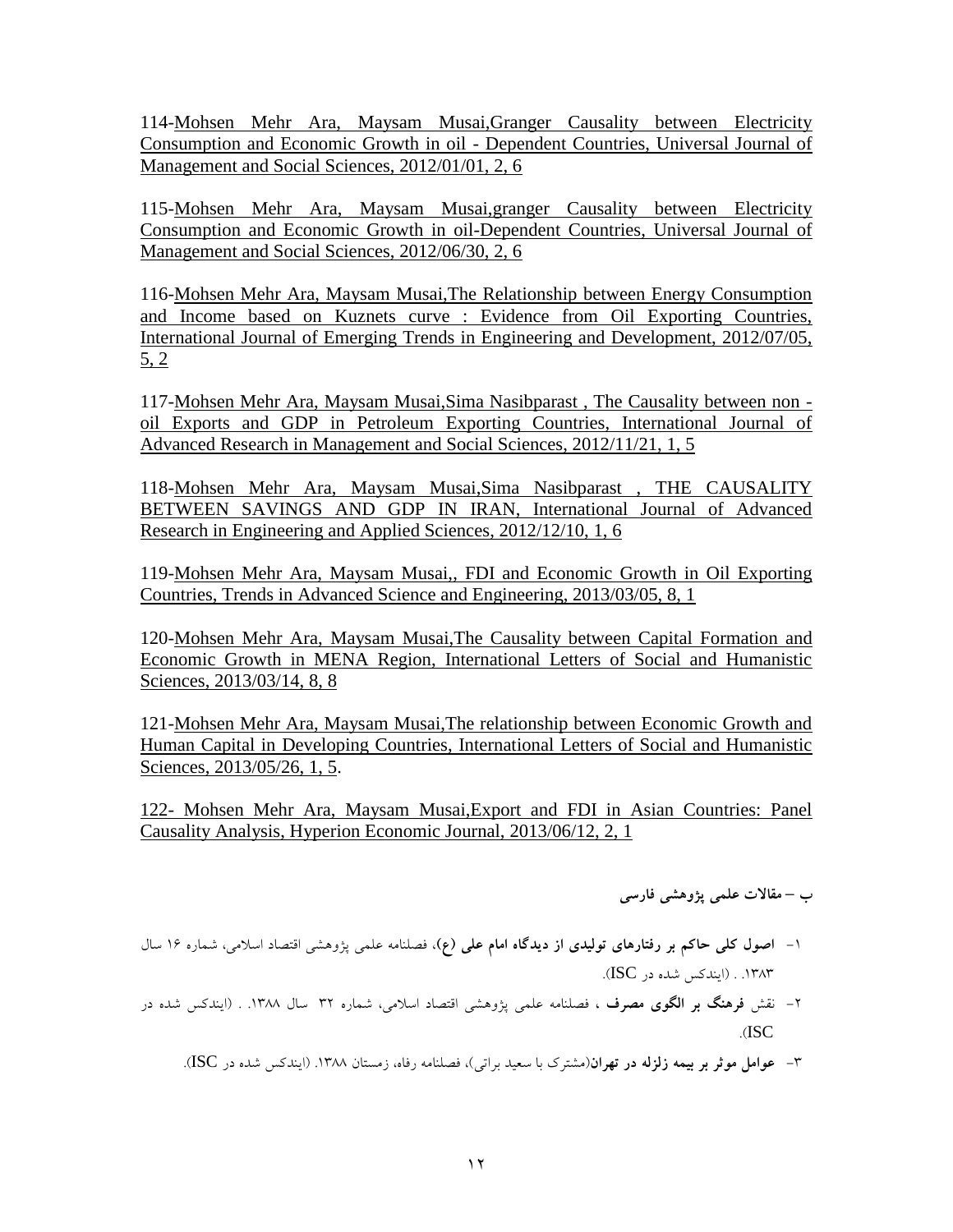- -4 **تخمين تقاضاي سفر به ايران**، فصلنامه پژوهشي علوم انساني دانشگاه اصفهان، شماره 30 سال .1387. )ايندكس شده در )ISC
- -5 **نرخ باروري و ميزان مشاركت زنان در نيروي كار** )مشترك با نادر مهرگان( فصلنامه علمي پژوهشي زن در سياست دوره ۸ شماره ۲ تابستان ۱۳۸۹. . (ایندكس شده در ISC).
- -6 **مشاركت در امور شهري و الزامات آن رفاه اجتماعي** ) مشترك با دكتر شياني(، شماره 38 پاييز .1389 . )ايندكس شده در ISC)
- -7 **تحليل SWTO مشاركت شهروندي در طراحي الگوهاي برنامه ريزي مديريت شهري)مطالعه موردي شهر تهران(**، فصلنامه علوم اجتماعي دانشگاه علامه طباطبايي، شماره ۴۷ سال ۱۳۸۸. . (ايندكس شده در ISC).
	- -8 **موانع رشد بيمه زلزله در ايران** رفاه اجتماعي شماره 33 سال .1388 . )ايندكس شده در ISC).
- -9 **ارتباط بين بيكاري و قاچاق كاال در ايران**، مجله علمي پژوهشي مسايل اجتماعي دانشگاه تربيت معلم دوره اول شماره ٢ زمستان ١٣٨٩..
- -10 -**»بررسي تأثير پرداخت يارانه مطبوعات بر تيراژ آنها«،** مجله علمي ـ پژوهشي جستارهاي اقتصادي، پژوهشگاه حوزه و دانشگاه، زمستان 1385 . )ايندكس شده در JEL و ISC).
- -11 **تخمين تقاضاي خانوارها براي رفتن به سينما در استان هاي مختلف ايران** در مجله علمي- پژوهشي فصلنامه رفاه اجتماعي)داراي ايندكس بين المللي(. شماره 25 تابستان 1386 . )ايندكس شده در JEL و ISC).
- -12 -**بررسي عوامل مؤثر بر بيمه زلزله در شهر تهران** با همكاري سعيد براتي )گرفتن تأييديه جهت چاپ( در مجله علمي- پژوهشي فصلنامه رفاه اجتماعي)ايندكس شده در ISC).
- -13 **»بررسي تأثير گذراندن دروس پيشنياز رياضي و زبان بر دروس اصلي«**، مجله علمي ـ پژوهشي نامه علوم اجتماعي دانشكده علوم اجتماعي دانشگاه تهران، شماره ۱۷، بهار ۱۳۸۱؛. (ايندكس شده در ISC).
- -14 **» بررسي آثار اجتماعي و روحي بازنشستگي اعضاي هيأت علمي**: مطالعه موردي در دانشگاه تهران، مجله علمي- پژوهشي مدرس علوم انساني دانشگاه تربيت مدرس.1383، )ايندكس شده در ISC).
- -15 -3**»اسالم و فرهنگ توسعه اقتصادي«،** مجله علمي ـ پژوهشي تحقيقات اقتصادي دانشكده علوم اقتصادي دانشگاه تهران، شماره 49 ، سال .1374 )ايندكس شده در ISC , JEL).
- -16 **رانت نرخ بهره ، استثمار نيروي كار، سود و رشد صنعتي در ايران** ، ) مشترك با دكتر اشرف زاده( مجله علمي پژوهشي پژوهشهاي اقتصادي، زمستان ۱۳۸۷. . (ايندكس شده در JEL و ISC).
- ۱۷– **رابطه رشد اقتصادي و توزيع درامد در ايران**، (مشترك با دكتر نادر مهرگان). فصلنامه فصلنامه رفاه، تابستان ۱۳۸۷. . )ايندكس شده در ISC).

-18**» ادله جبران كاهش ارزش پول«**، مجله علمي پژوهش مطالعات بازرگاني )پژوهشنامه بازرگاني( شماره 33 پاييز .1383 . )ايندكس شده در JEL و ISC).

-19**» تخمين تقاضاي گردشگري در ايران «**، مجله علمي ـ پژوهشي پژوهشنامه بازرگاني ، شماره 32 سال .1383. . )ايندكس شده در JEL و ISC).

-20 **بررسي رضامندي قشر مستمري بگيران تأمين اجتماعي تهران بزرگ،** مجله علمي ـ پژوهشي نامه علوم اجتماعي، دانشكده علوم اجتماعي دانشگاه تهران، شماره 32 زمستان 1386)ايندكس شده در ISC).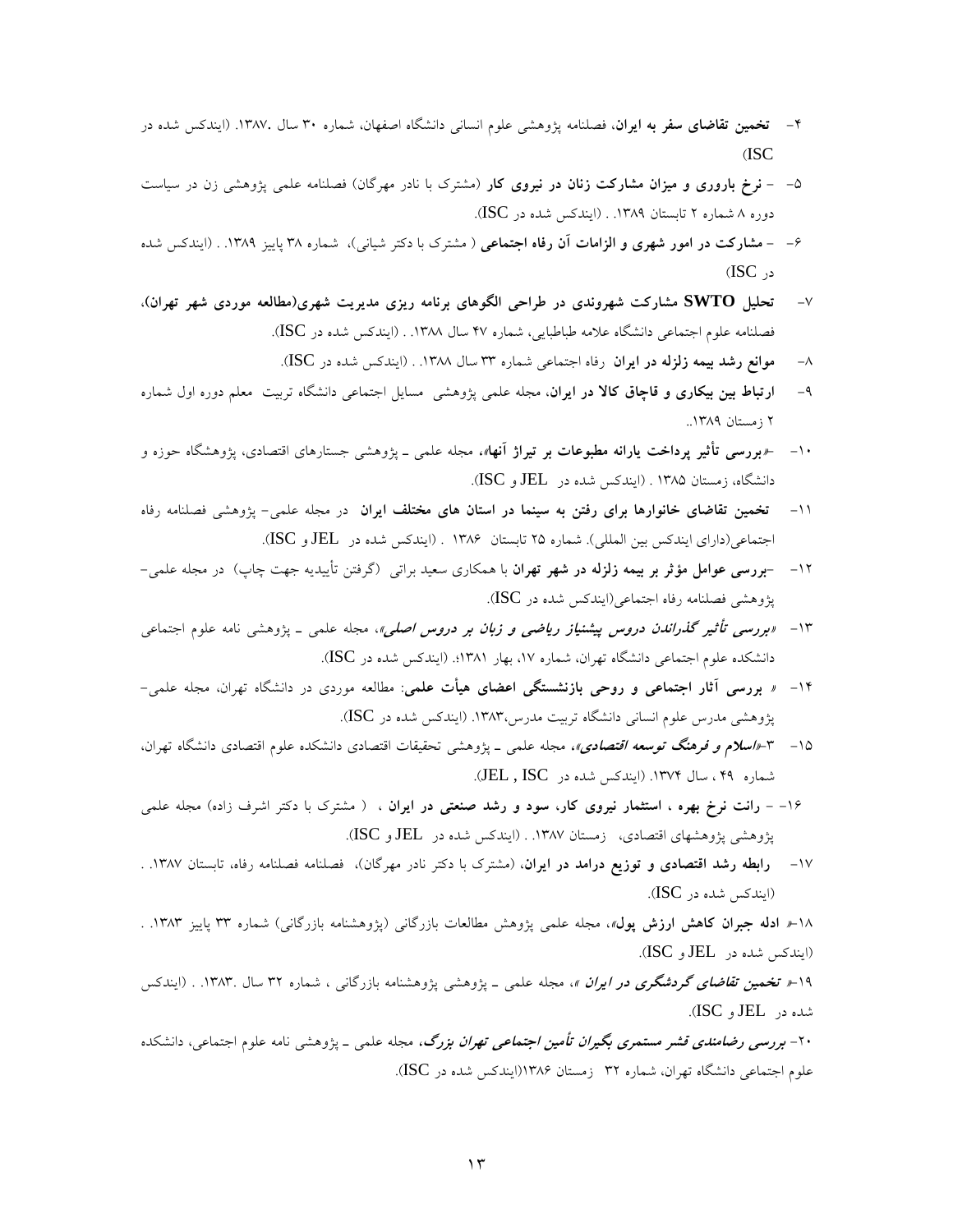**-21 »پژوهشي درباره ربا و كاهش قدرت خريد پول«** مجله علمي ـ پژوهشي نامه علوم اجتماعي، دانشكده علوم اجتماعي دانشگاه تهران، شماره ۱۵ تابستان ۱۳۷۹. (ایندكس شده در ISC).

-22 **بررسي عوامل اجتماعي اثرگذار بر موفقيت تعاونيهاي مسكن در ايران** ، مجله علمي ـ پژوهشي نامه علوم اجتماعي، دانشكده علوم اجتماعي دانشگاه تهران. پاييز ۱۳۸۷. (ايندكس شده در ISC).

**-**23 **عوامل مؤثر بر قيمت گذاري انحصاري و تأثير آن بر بهره وري در صنايع ايران**، ) مشترك با دكتر اشرف زاده( مجله علمي پژوهشي پژوهشهاي اقتصادي، زمستان 1387 . )ايندكس شده در JEL و ISC).

-24 **اعتقاد و پايبندي به منع اسراف در مخارج مصرفي. مطالعه موردي: شهر يزد**، فصلنامه علمي پژوهشي اقتصاد اسالمي، شماره ٢۶ سال ١٣٨۶. . (ايندكس شده در ISC).

-25**پژوهشي در آيين دين ورزي و دينداري طريقت قادريه در استان كردستان**، ) مشترك با جمال عزيزياني فر(، مجله علمي- پژوهشي نامه انجمن مردمشناسي ايران، تابستان ۱۳۸۵. . (ايندكس شده در ISC).

-26 **جايگاه انفاق و عوامل مؤثر بر آن : مطالعه موردي شهر بهبهان،** فصلنامه علمي پژوهشي اقتصاد اسالمي، شماره 30 سال .1387 . )ايندكس شده در ISC).

-27 **تحليل SWTO مشاركت شهروندي در خدمات شهري)مطالعه موردي شهر تهران(**، فصلنامه فصلنامه رفاه، بهار .1390 . )ايندكس شده در ISC).

**- مقاالت )علمي- ترويجي(:**

**--1مباني حفظ محيط زيست در اسالم**، مجموعه مقاالت »دومين همايش دو ساالنه اقتصاد اسالمي و تحوالت معاصر« پژوهشكده اقتصاد، دانشگاه تربيت مدرس، .1382

**--2»بوميگرايي و توسعه اقتصادي«** ارائه شده به سمينار بوميگرايي و جامعه مدني ياسوج .1380 **--3»نگاه و نگرش مردم به توسعه«** ارائه شده سمينار »بررسي راهكارهاي توسعه در بند ريگ« )20 اسفند 1378(. **-**-47**»ربا و كاهش ارزش پول«** )ارائه شده به سمينار دو ساالنه اقتصادي اسالمي ـ دانشگاه تربيت مدرس( سال .1378 -4 **بررسي ميزان اعتقاد و التزام به رفتارهاي توصيه شده در اسالم**. "نمايه پژوهش شماره 23و 24 سال 8 زمستان .1381 -5 **بررسي عوامل مؤثر بر تقاضاي گردشگري وارده به ايران**، ارائه شده به سمينار ملي توسعه سرمايه گردشگري دانشگاه تربيت

مدرس ..87/9/4

-5 **بررسي تأثير صنعت گردشگري بر اشتغال در اردبيل**) مشترك با مراد برادران(، ارائه شده به سمينار ملي توسعه سرمايه گردشگري دانشگاه تربيت مدرس ٨٧/٩/۴..

-6 **بررسي عوامل اجتماعي- اقتصادي مؤثر بر گردشگري بر تقاضاي گردشگري در شهر نياسر كاشان** )مشترك با كريم علمدار)، ارائه شده به سمينار ملي توسعه سرمايه گردشگري دانشگاه تربيت مدرس ٨٧/٩/۴

-7 **سرمايه اجتماعي و توسعه اقتصادي، طرح يك نگرش جديد**)مشترك با خانم سعيد راعي(، راهبرد ياس، شماره 17 سال  $.14A$ 

--8 **آموزش توسعه اي و توسعه پايدار** )مشترك با خانم احمدزاده(، راهبرد ياس، شماره 17 سال ..1388 -9 **بررسي نقش خمس در رفع فقر مطالعه موردي شهر شال**، مجله علمي – ترويجي راهبرد ياس، شماره 16 سال.1388 -10 **پيشنياز هاي فرهنگي توسعه اقتصادي**، مجله علمي – ترويجي راهبرد ياس، شماره 14 سال ..1387 -11 **نقش وجوهات شرعي در تأمين اجتماعي**، نامه علوم پژوهش فرهنگي شماره 3 جديد .1387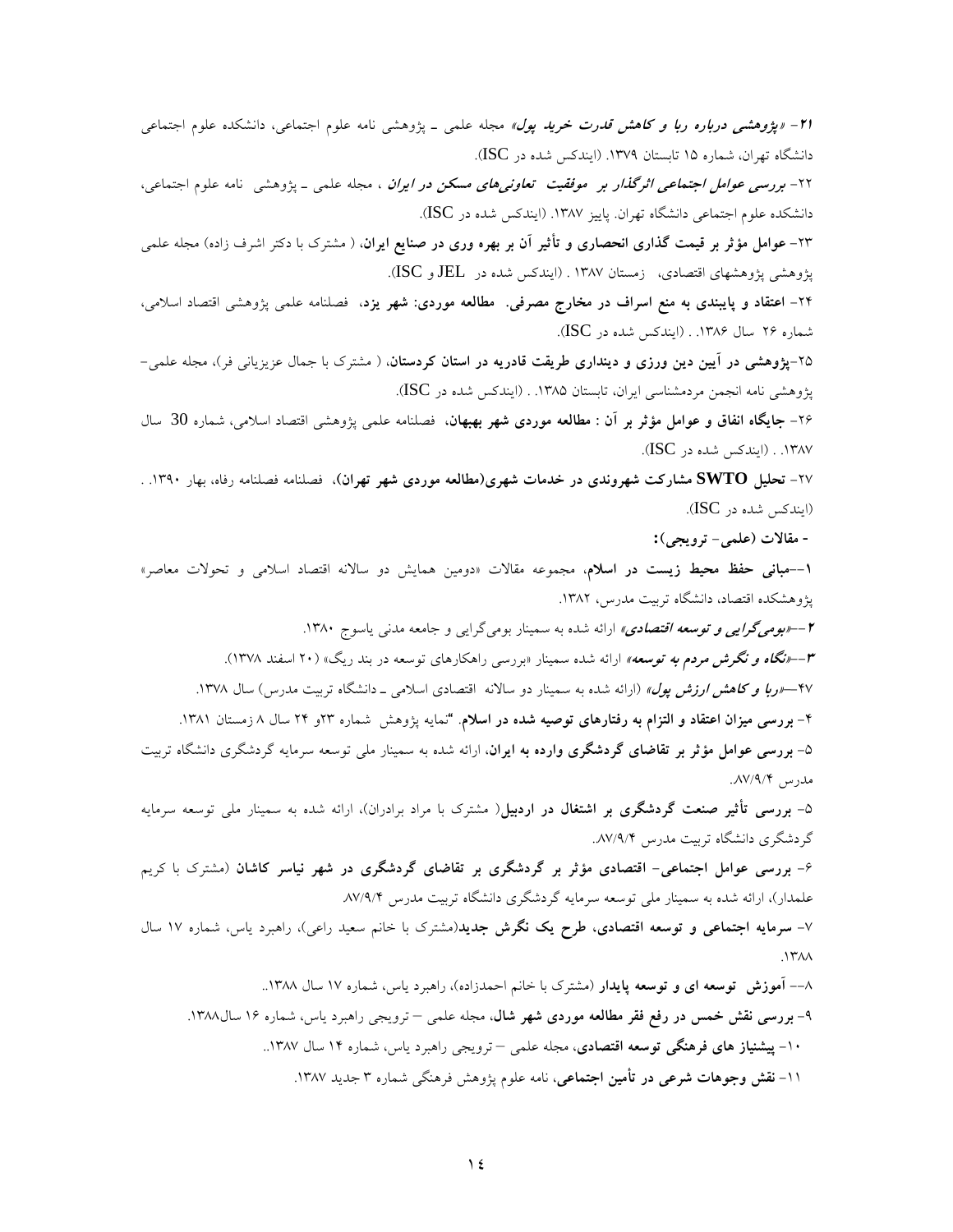**-12 بررسي كارايي فني و بازدهي نسبت به مقياس به روش تابع مرزي تصادفي مطالعه موردي: شعب بانك رفاه،** مجله علمي پژوهشي پژوهش ها و سياست هاي اقتصادي شماره 56 زمستان 1389

**-13 رابطه بازار سهام و متغيرهاي كالن اقتصادي در ايران،** مجله علمي پژوهشي پژوهش ها و سياست هاي اقتصادي شماره 54 بهار ١٣٨٩.

**-14ارزيابي فعاليت هاي بازاريابي بين المللي توريسم** كتاب ماه علوم اجتماعي شماره 28 سال .1389 **-15ميزان اسرف و رابطه آن با متغير هاي زمينه اي در اصفهان،** فصلنامه علمي ترويجي راهبرد ياس، شماره 12 زمستان ۱۳۸۶.. -16 **»دين و دنيا«** )ارائه شده به سمينار فرهنگ و توسعه( ، معاونت پژوهشي وزارت فرهنگ و ارشاد اسالمي سال 1372 .

-18 **اولويت هاي پژوهشي اقتصاد فرهنگ**، در كتاب اولويت هاي پژوهشي در بخش فرهنگ، پژوهشگاه فرهنگ، هنر و ارتباطات، .1382 **-تحليلي بر يارانه كتاب و ارائه راهكار افزايش اثربخشي آن**، مجموعه مقاالت، كاستيها و راهكارهاي بخش فرهنگ، پژوهشگاه فرهنگ، هنر و ارتباطات، ۱۳۸۲.

**همايشهاي داخلي**

- **[ميثم موسائي ، اقا كريم علمداري ، توسعه سرمايه گذاري در گردشگري، مقاله كامل، بررسي عوامل اقتصادي](javascript:void(0))  [اجتماعي موثر برتقاضاي سفربه شهر نياسر، ،05/08/1387](javascript:void(0)) 1387/08/05**
- **ميثم موسائي ، مراد برادران ، [سمينار توسعه سرمايه گذاري در گردشگري، مقاله كامل، بررسي نقش گردشگري در](javascript:void(0))  [اشتغال مطالعه تطبيقي سرعين باشهرهاي استان اردبيل، ،05/08/1387 05/08/1387](javascript:void(0))**
- **[ميثم موسائي ، توسعه سرمايه در گردشگري، مقاله كامل، بررسي عوامل موثر بر تقاضاي سفر گردشگران وارده به](javascript:void(0))  [ايران پس از انقالب اسالمي تا سال ،1383 ،](javascript:void(0))1387/08/05 1387/08/05**
- **[ميثم موسائي ، ديدگاه هاي نظري دفاع غير عامل، مقاله كامل، گذشته تاريخي جنگ اقتصادي، ،01/12/1387](javascript:void(0))  [01/12/1387](javascript:void(0))**
- **[ميثم موسائي ، همايش الگوي مصرف، مقاله كامل، ريشه هاي فرهنگي مصرف با توجه تاكيد بر ارزش هاي ديني،](javascript:void(0))  [04/05/1388 ،04/05/1388](javascript:void(0))**
- **[ميثم موسائي ، ششمين همايش دو ساالنه بين المللي اقتصاد اسالمي، مقاله كامل، پيش نياز هاي فرهنگي توسعه از](javascript:void(0))  [ديدگاه اسالم، ،29/07/1388 29/07/1388](javascript:void(0))**
- **[ميثم موسائي ، مهدي رضائي، مشاركت عمومي و خصوصي در توسعه زير ساخت، مقاله كامل، بررسي وضع](javascript:void(0))  [موجود همكاري هاي منطقه اي و بين المللي در مشاركت عمومي و،... ،14/04/1391 15/04/1391](javascript:void(0))**
	- **[ميثم موسائي ، بومي گرايي و جامعه مدني، مقاله كامل، توسعه اقتصادي و بومي گرايي، 01/01/1378](javascript:void(0))**
		- **[ميثم موسائي ، سخنراني ماهيانه، مقاله كامل، تبيين موضوع ومفهوم ربا ،... 01/01/1378](javascript:void(0))**
		- **[ميثم موسائي ، دين فرهنگ و توسعه، مقاله كامل، اسالم وتوسعه اقتصادي، 01/01/1378](javascript:void(0))**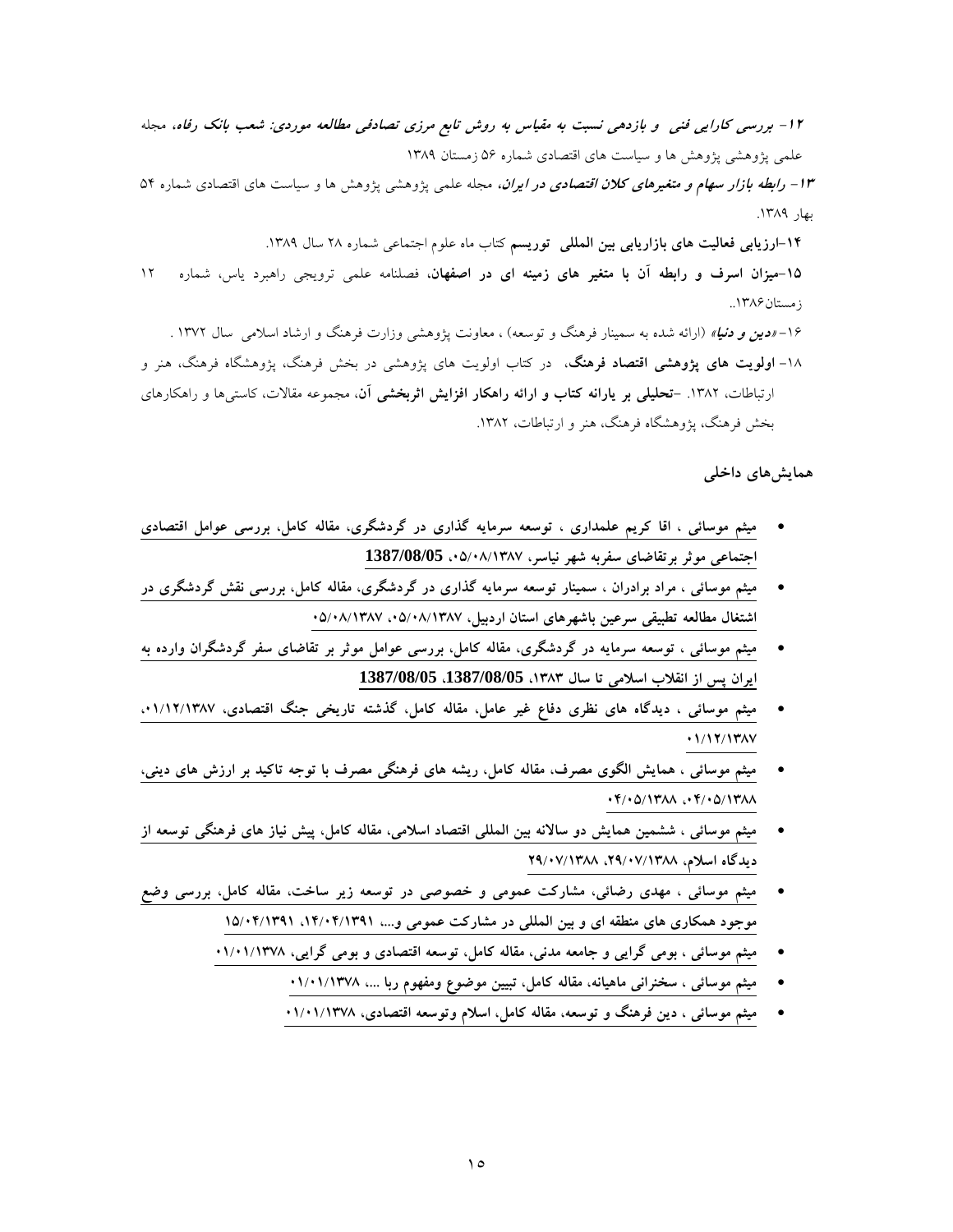**- مسئول و مجري طرحهاي ملي تحقيقاتي زير:)43 طرح تحقيقاتي در سطح ملي(**

-1 مجري طرح **»اقتصاد فرهنگ«**، كارفرما: وزارت فرهنگ و ارشاد اسالمي، .1378

-2 مجري طرح **»بررسي اقتصادهاي روزنامههاي كشور«**، كارفرما: وزارت فرهنگ و ارشاد اسالمي.1374،

-3 مجري طرح **»مباني و جهتگيري كلي اقتصادي در نهجالبالغه«،** كارفرما: وزارت اقتصاد و دارايي.1378،

-4 مجري طرح **»تبيين موضوع و مفهوم ربا با توجه به تحوالت اقتصادي عصر حاضر«**، كارفرما: مؤسسه تحقيقات پولي و بانكي بانك مركزي.1375،

-5 مجري طرح **»بررسي ابعاد توسعه نيروي انساني دراسالم«،** كارفرما: مؤسسه تحقيقات كار و تأمين اجتماعي وزارت كار، ۱۳۸۰.

-6 مجري طرح **»بررسي ويژگيهاي فرهنگي رفتارهاي اقتصادي مردم تهران«،** كارفرما: وزارت فرهنگ و ارشاد اسالمي.1376،

-7 مجري طرح **»بررسي اثرات گذراندن دروس پيشنياز رياضي و زبان بر دروس اصلي«،** كارفرما: دانشگاه تهران، .1379 -8 مجري طرح **»بررسي آثار اقتصادي اجتماعي و روحي بازنشستگي اعضاي هيأت علمي دانشگاه تهران«**، مصوب: دانشگاه تهران، ۱۳۸۱.

-9 مجري طرح **»بررسي ميزان اعتقاد و التزام مردم بهبهان نسبت به رفتارهاي مطلوب در اسالم«،** كارفرما: وزارت فرهنگ و ارشاد اسلامي، ١٣٨١.

-10 مجري طرح **»بررسي ميزان اعتقاد و التزام مردم اصفهان نسبت به رفتارهاي مطلوب در اسالم«،** كارفرما: وزارت فرهنگ و ارشاد اسلامي، ۱۳۸۱.

-11 مجري طرح **»بررسي ميزان اعتقاد و التزام مردم بندرعباس نسبت به رفتارهاي مطلوب در اسالم«،** كارفرما: وزارت فرهنگ و ارشاد اسلامی، ۱۳۸۱.

-12 مجري طرح **»بررسي عملكرد بانكداري بدون ربا درايران«،** كارفرما: مؤسسه تحقيقات پولي و بانكي بانك مركزي،  $.1411$ 

-13 مجري طرح **»بررسي نظرات روزنامهنگاران در خصوص دومين جشنواره مطبوعات«،** كارفرما: مركز مطالعات رسانههاي وزارت ارشاد، .1375

-18مجري طرح **»بررسي نظرات روزنامهنگاران درسومين جشنواره مطبوعات«،** كارفرما: مركز مطالعات رسانههاي وزارت ارشاد،  $.17\%$ 

-19 مجري طرح **»بررسي نظرات مردم در خصوص گرانفروشي«**، كارفرما: مركز مطالعات رسانههاي وزارت ارشاد، .1375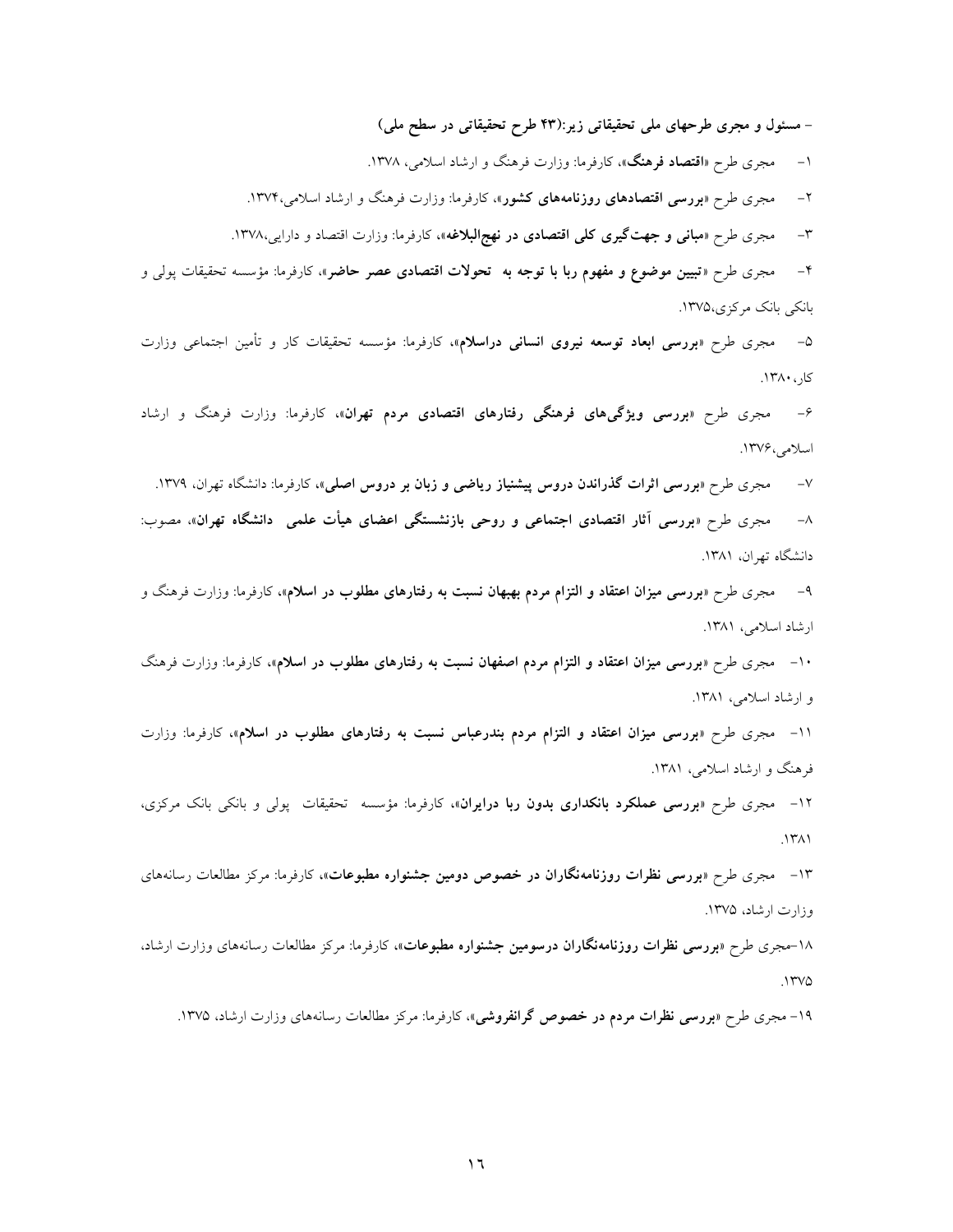-1 مجري طرح **»بررسي نظرات مردم درباره عملكرد اقتصادي دولت«،** كارفرما: روابط عمومي وزارت ارشاد، .1373 -21 مجري طرح **»بررسي ويژگيهاي فرهنگي جامعه با توجه به فرهنگ مطلوب در اسالم«**، كارفرما: مركز مطالعات رسانههاي وزارت ارشاد، .1375

-22 مجري طرح **»بررسي بودجه فرهنگي كشور«**، كارفرما: وزارت ارشاد، .1380 -23 مجري طرح **»بررسي ويژگيهاي فرهنگي جامعه با توجه به فرهنگ مطلوب در اسالم«،** كارفرما: وزارت ارشاد، .1380 -24 مجري طرح **»بررسي اقتصادي بخشهاي فرهنگي كشور«،** كارفرما: وزارت ارشاد، .1379 -25 مجري طرح **»اقتصاد فرهنگ، فاز :1 اقتصاد سينما، كتاب و مطبوعات«،** كارفرما: وزارت ارشاد، .1381

-26 مجري طرح تحقيقاتي **تدوين الگوهاي مشاركت شهروندان در امور شهري**، كارفرما: شهرداري تهران، 1384 -27 مشاور طرح تحقيقاتي **»بررسي آموزش نيروي انساني«**، كارفرما: وزارت ارشاد، .1373 -28 همكار طرح تحقيقاتي **»بررسي ميزان مشاركت و همكاري مردم با نيروي انتظامي در ايران«**، كارفرما: مؤسسه تحقيقات تعاوني دانشگاه تهران، .1380 -29 همكارطرح **»تدوين شاخصهاي فرهنگي كشور«**، مجري:گروه اقتصاد فرهنگ، كارفرما: وزارت ارشاد، .1381 )خاتمه يافته( -30 مجري طرح **بررسي آثار اقتصادي پيوستن به WTO در حوزه مالكيت فكري**، وزارت بازرگاني، .1382 -31 مجري طرح **فرهنگ تجارت**،، وزارت بازرگاني 1383، ٣٢- بررسي **ميزان دخالت دولت در اقتصاد از ديدگاه امام خمين**ي، مؤسسه نشر حضرت امام، سال ١٣٨۴. -33 مجري طرح **تعيين اولويت هاي پژوهشي بخش تعاون** كارفرما: وزارت تعاون .1384 -34 مجري طرح **بررسي مسايل و مشكالت تعاوني هاي مسكن و ارايه راه حل هاي اجرايي براي توسعه كمي و كيفي آنها**، كارفرما: وزارت تعاون١٣٨٥.

-35 مجري طرح **»بررسي ميزان اعتقاد و التزام مردم يزد نسبت به رفتارهاي مطلوب در اسالم«**، كارفرما:دانشگاه تهران، .1382 -36 مجري طرح **طراحي سرفصل ها و دروس اقتصاد و تجارت هنري** كارفرما : پژوهشگاه هنر .1386 -37 مجري طر**ح طراحي الگوهاي مشاركت در امور شهري شهر تهران**، كافرما: شهرداري تهران .1386 -38 مجري طرح: تدوين رشته اقتصاد هنر ، كارفرما: وزارت علوم، تخقيقات و فناوري سال 1387 -39 مجري طرح **سنجش سرمايه اجتماعي در تهران**، كافرما: شهرداري تهران سال *1388* -40 مجري طر**<sup>ح</sup> جامع اقتصاد فرهنگ ايران**، كارفرما: شوراي انقالب فرهنگي سال*1392*)شامل 12 پروژه( -41 مجري طر**ح مميزي رشته اقتصاد بهداشت و سالمت اجتماعي**، كارفرما: معاونت علمي رياست جمهوري <sup>1390</sup> -42 مجري طرح**: مميزي رشته اقتصاد در ايران**"، كارفرما: معاونت علمي رياست جمهوري 1391 -43 - مجري طرح: تدوين رشته اقتصاد هنر ، كارفرما: وزارت علوم، تخقيقات و فناوري سال 1387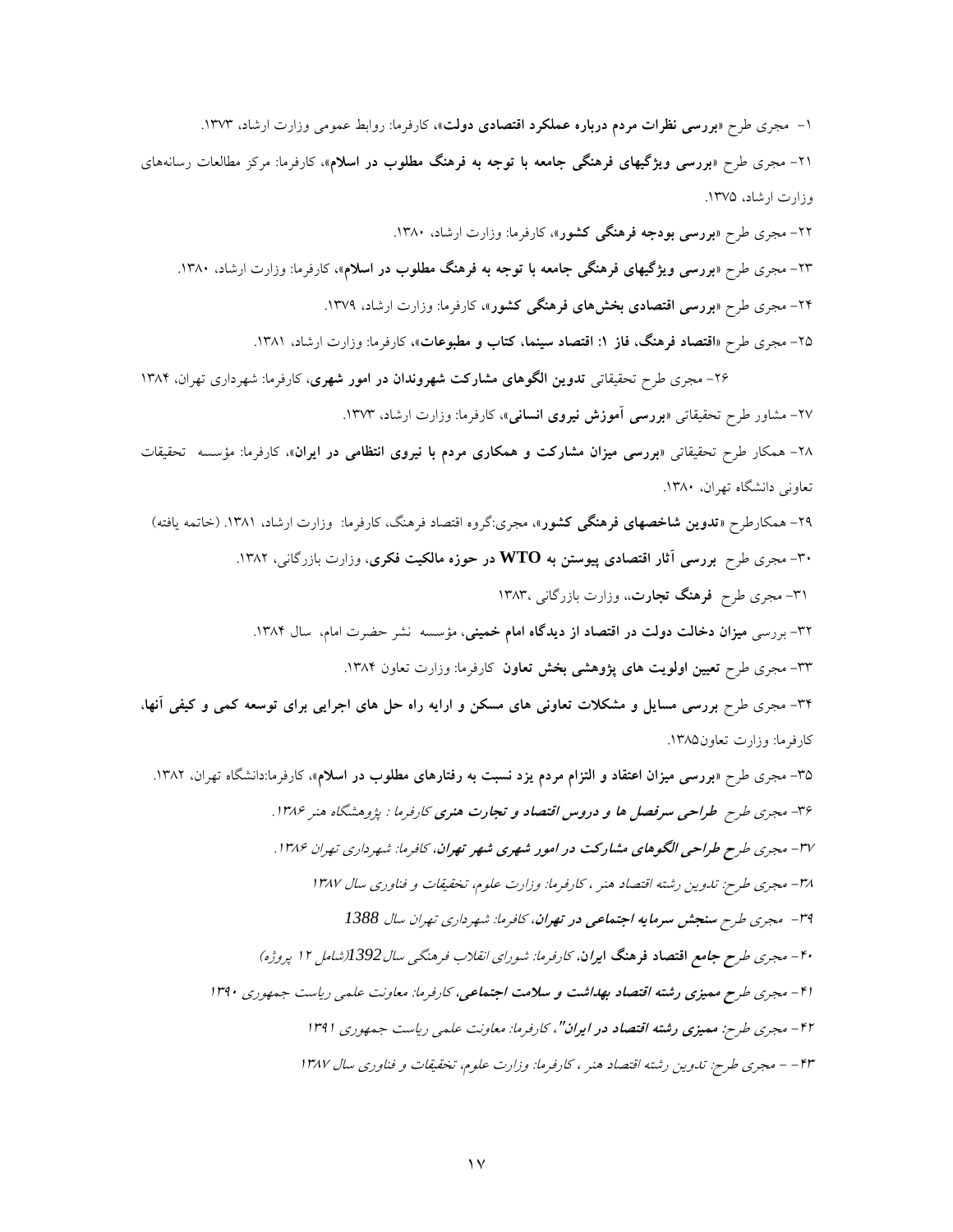**- استاد راهنماي پاياننامههاي زير در دانشگاه تهران: -1** »توسعه پايدار در ايران« دانشجو: خانم صديقه ميناوند چال، سال .1381 -2بررسي وضعيت بيكاري و نقش تعاوني ها در حل بحران بيكاري«، دانشجو: خانم مرضيه متحسن، سال .1381 -3»ارزيابي درآمدهاي بالقوه ناشي از گردشگري در ايران«، دانشجو: زهرا ابراهيميان، سال .1381 -4»نقش تعاونيها در توسعه پايدار« دانشجو: معصومه قرباني، سال .1380 -5»بررسي ظرفيتهاي بالقوه استان كرمان درجذب گردشگري«، دانشجو: ايرج افضلي، .1380 -6»تحليلي بر موانع اجتماعي توسعه اقتصادي ايران« دانشجو: حميده هاديان رسنايي، .1380 -7»بررسي جايگاه نفت در ايران«دانشجو: طيبه محرابي، سال .1380 -8»بررسي كاركردهاي اقتصادي شيوههاي همياري سنتي در روستاي زيارت گرگان«، دانشجو: ناصر پاشا، سال .1378 -9»بررسي علل توسعه يافتگي روستاي سله بن«، دانشجو: اعظم آهنگر سالبني، سال .1379 10»مقايسه رفتار فرزندان مادران فرهنگي و غيرفرهنگي در زمينه جامعه پذيري«، دانشجو: معصومه جمعه خالدي, سال .1380 -11»بررسي علل تورم در ايران«، دانشجو: جميله فرخ شوره دل، سال .1379 -12»تورم و نقش تعاونيها در تعديل قيمتها«، دانشجو: معصومه مقدم، سال .1380 -13»جايگاه بخش تعاون در اقتصاد ايران«، دانشجو: مريم حسيني، سال .1379 -14»توسعه پايدار«، دانشجو: حكيمه ولي زاده الوان، سال .1379 -15»بررسي تأثير ويژگيهاي فردي جامعه مورد مطالعه بر انواع رفتارهاي انفاق آميز«، دانشجو: پريسا اميرقاسمخاني ، سال .1377 -16 »تعاون در كالم امام علي)ع(«، دانشجو: محمدحسين موحديپور، سال .1378 -17 »ميزان رضايتمندي اعضا از شركت تعاوني مهرگان بابل«، دانشجو: فضلاهلل حيدري ري، سال .1378 -18»بررسي ظرفيتهاي بالقوه جذب توريست در استان كرمان«، دانشجو: ايرج افضلي، سال .1380 -19»بررسي انديشههاي اقتصادي ابنخلدون«، دانشجو: محمد عاملي، سال .1379 -20»بررسي جايگاه صنعت توريسم ايران در جهان«، دانشجو: مهرداد عشوندي، سال .1376 -21»بررسي ميزان رضايتمندي بيمهشدگان ازانواع بيمه درشهرك حكيميه«، دانشجو: زهرا گلشنپور، سال .1375 -22» نقش زنان در توسعه اقتصادي ايران )پس از انقالب(«، دانشجو: قربان جنتي، سال .1380 -23 بررسي عملكرد شركتهاي تعاوني مصرف فرهنگيان تهران )طي برنامه دوم توسعه 1372-77(«، دانشجو: حسين غالمي، سال .1377 -24»بررسي نقش شركت تعاوني كشاورزي احياء و بهرهبرداري جنگل كارسنگ رود در توسعه اقتصادي روستاهاي تحت پوشش«، دانشجو: سيدهادي حسيني، سال .1378 ۲۵- بررسي ع*وامل مؤثر بر خريد بيمه نامه عمر در شهر تهران، دانشجو: ساميا صفايي، ۱۳۸۴.* -26**بررسي سياست هاي سياست اجتماعي در برنامه هاي توسعه قبل و بعد از انقالب،** دانشجو: ابراهيم اسالمي، سال .1384 -27 **بررسي عوامل مؤثر بر خريد بيمه زلزله در شهر تهران،** دانشجو: سعيد براتي سال .1385 -28 **رضايتمندي مستمري بگيران تأمين اجتماعي تهران بزرگ،** دانشجو: لقمان شوقي، سال .1386 -29 **كودكان كار شهر اردبيل**. دانشجو: خالد اسماعيل زاده، سال .1386 -30 **نقش وجوهات شرعي در تأمين اجتماعي،** دانشجو: يوسف كرمي، سال .1386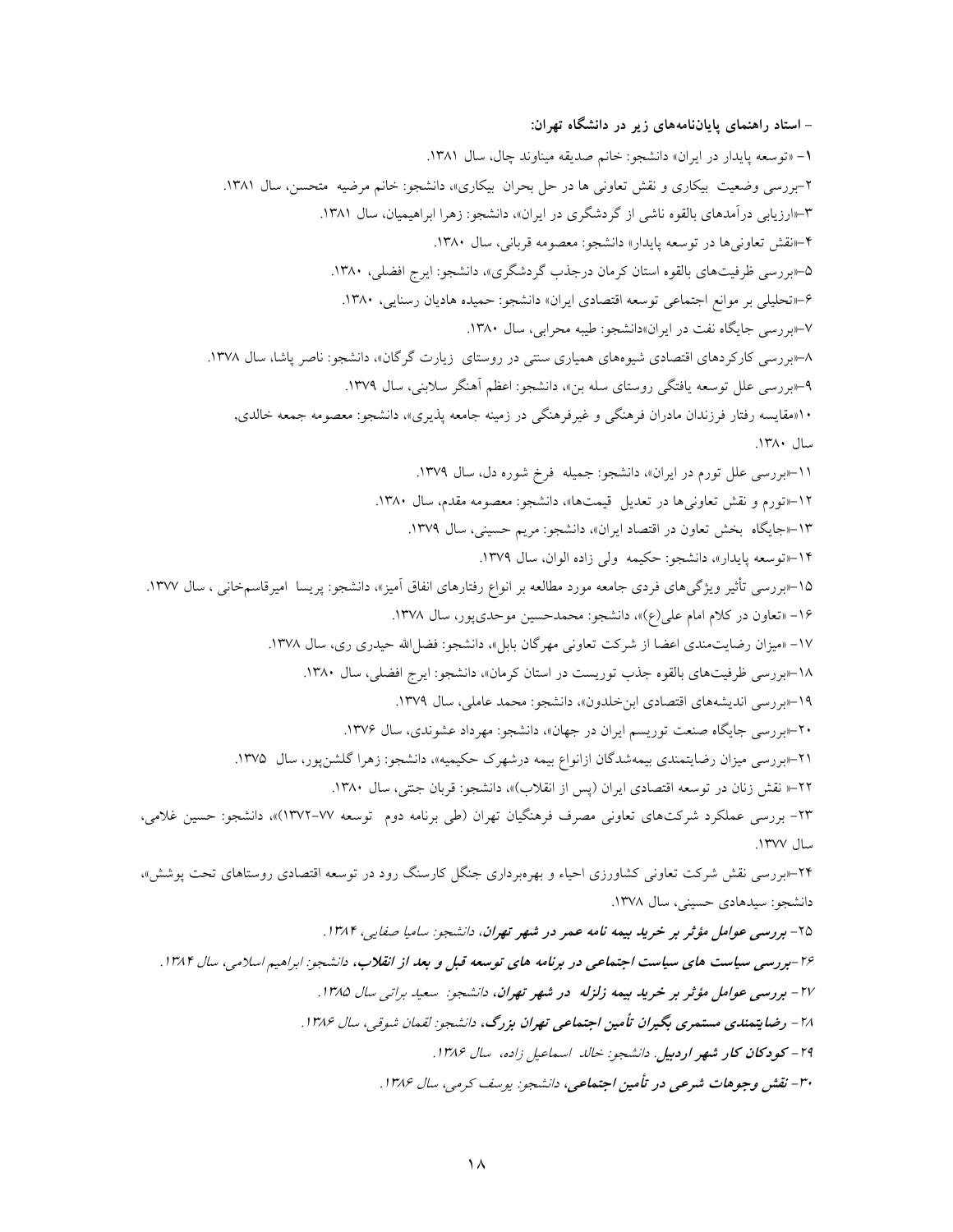-31 **بررسي عوامل اجتماعي- اقتصادي قاچاق كاال در بندر عباس**، دانشجو: مريم احمدزاده سال **.**<sup>1387</sup> **-**<sup>32</sup> **بررسي عوامل مؤثر بر تقاضاي توريسم در نياسر كاشان** ، دانشجو: ايمان علمدار سال .1387 -33 **توجيه اقتصادي- اجتماعي ايجاد منطقه تجاري در مريوان كردستان**، دانشجو: جمال عزيزياني فر سال .1387 -34 **رابطه شبكه هاي اجتماعي و بازار سهام**، دانشجو سيد كمال الدين احمدي قلعه .1389 **-**<sup>35</sup> **بررسي تاثير بيمه چاي بر رشد صنعت چاي حجت شريفي** .1389 **-**<sup>36</sup>**بررسي عوامل اجتماعي- فرهنگي موثر بر گردشگري جنگ در ايران**، سيده فاطمه نعمتي، 1390 -37 **رضايتمندي مستمري بگيران تأمين اجتماعي كرج،** دانشجو: سعيده باقري، سال .1390 -38 **بررسي ظرقيت گردشگري طب سنتي در ايران**، مرضيه نكولعل، *.*<sup>1390</sup>

**- مسئوليتها:**

**-1** مدير كل مركز برنامهريزي پژوهشهاي فرهنگي و هنري وزارت فرهنگ و ارشاد اسالمي از سال 1370 تا سال .1373 -2 معاون امور پژوهشهاي كاربردي دانشگاه تهران، از سال 1374 تا سال .1376 -3 معاون مؤسسه توسعه و تحقيقات اقتصادي دانشگاه تهران، از سال 1373 تا سال .1374 -4 معاون دانشكده علوم اجتماعي دانشگاه تهران از سال 1377 تا سال .1381 -5 مشاور پژوهشي پژوهشگاه فرهنگ، هنر و ارتباطات، از سال 1381 تا سال .1382 -6 عضو شوراي پژوهشي وزارت تعاون، از سال 1381 تا كنون. -7 عضو شوراي پژوهشي فرهنگ، هنر و ارتباطات، از سال .1381 -8 مشاور پژوهشي معاون پژوهشي وزارت ارشاد اسالمي، از سال 1373 تا سال .1374 -9 معاون پژوهشي پژوهشگاه فرهنگ، هنر و ارتباطات.از سال 1382-1381 -10 رئيس مؤسسه تخقيقات تعاون دانشگاه تهران از سال1382 تا 1388 -11 عضو انجمن جامعه شناسي ايران از 1381 -11 سردبير فصلنامه اقتصاد و بانكداري اسالمي از سال 1394 -12 عضو هيأت مديره انجمن اقتصاد اسالمي ايران -13عضو هيأت تحريريه فصلنامه علمي- پژوهشي اقتصاد اسالمي از سال ،1386 -14عضو هيأت تحريريه فصلنامه علمي- پژوهشي بانكداري و اقتصاد اسالمي از سال 1386 --14عضو هيأت تحريريه فصلنامه علمي- پژوهشي سياست اقتصادي از سال 1386 15عضو هيأت تحريريه فصلنامه علمي- پژوهشي اقتصاد اسالمي از سال .1386 --16عضو گروه اقتصاد اسالمي پژوهشكده اقتصاد دانشگاه تربيت مدرس، سال هاي .1381-1379 **-17 رييس انجمن علمي اقتصاد اسالمي ايران از ابتداي سال 1392 )ادامه دارد(. -18عضو انجمن بين المللي اقتصاد ايران از سال 1392** -19 **طراح رشته اقتصاد هنر در ايران به سفارش پژوهشگاه مطالعات فرهنگي و اجتماعي وزارت علوم، تخقيقات و فناوري سال 1386**